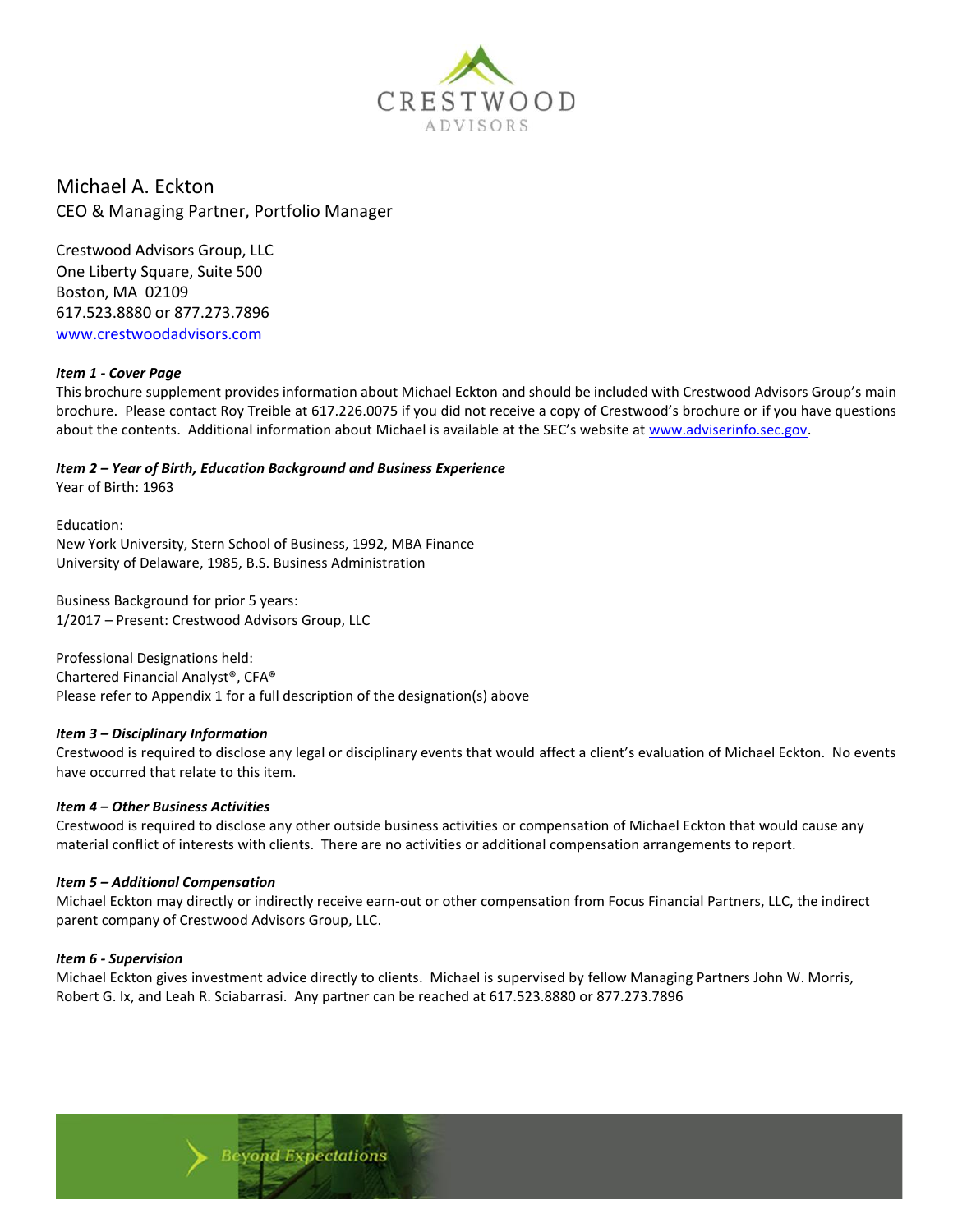

Robert G. Ix Managing Partner, Portfolio Manager

Crestwood Advisors Group, LLC One Liberty Square, Suite 500 Boston, MA 02109 617.523.8880 or 877.273.7896 [www.crestwoodadvisors.com](http://www.crestwoodadvisors.com/)

## *Item 1 - Cover Page*

This brochure supplement provides information about Robert Ix and should be included with Crestwood Advisors Group's main brochure. Please contact Roy Treible at 617.226.0075 if you did not receive a copy of Crestwood's brochure or if you have questions about the contents. Additional information about Robert is available at the SEC's website at [www.adviserinfo.sec.gov.](http://www.adviserinfo.sec.gov/)

*Item 2 – Year of Birth, Education Background and Business Experience*

Year of Birth: 1965

Education: Case Western Reserve University, 1993, MBA Kenyon College, 1987, B.A. English

Business Background for prior 5 years: 1/2017 – Present: Crestwood Advisors Group, LLC

Professional Designations held: Chartered Financial Analyst®, CFA® Chartered Investment Counselor (CIC) Please refer to Appendix 1 for a full description of the designation(s) above

#### *Item 3 – Disciplinary Information*

Crestwood is required to disclose any legal or disciplinary events that would affect a client's evaluation of Robert Ix. No events have occurred that relate to this item.

#### *Item 4 – Other Business Activities*

Crestwood is required to disclose any other outside business activities or compensation of Robert Ix that would cause any material conflict of interests with clients. There are no activities or additional compensation arrangements to report.

#### *Item 5 – Additional Compensation*

Robert Ix may directly or indirectly receive earn-out or other compensation from Focus Financial Partners, LLC, the indirect parent company of Crestwood Advisors Group, LLC.

#### *Item 6 - Supervision*

Robert Ix gives investment advice directly to clients. Robert is supervised by fellow Managing Partners Michael A. Eckton, John W. Morris, and Leah R. Sciabarrasi. Any partner can be reached at 877.273.7896 or 617.523.8880.

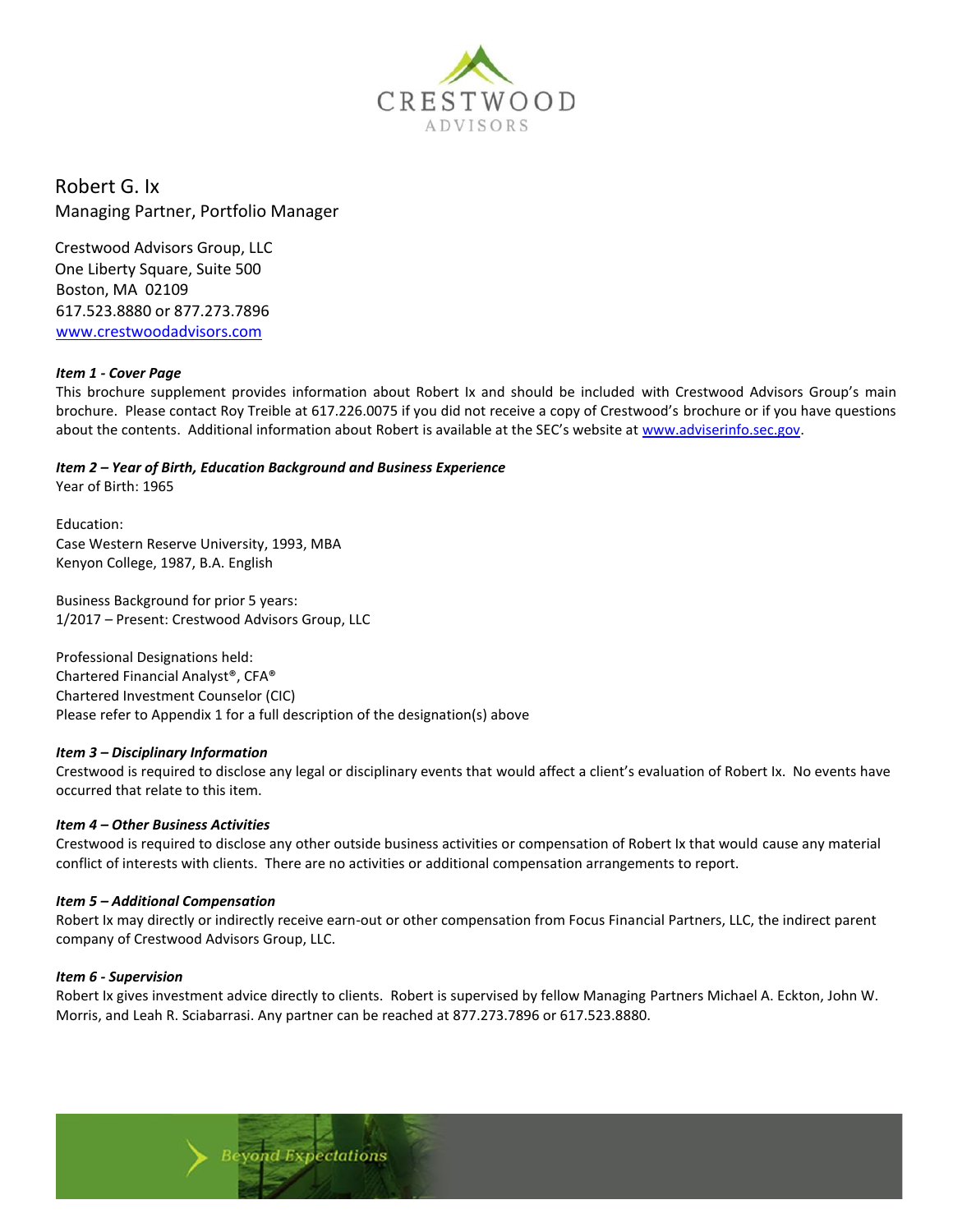

John W. Morris Managing Partner, Wealth Manager

Crestwood Advisors Group, LLC One Liberty Square, Suite 500 Boston, MA 02109 617.523.8880 or 877.273.7896 [www.crestwoodadvisors.com](http://www.crestwoodadvisors.com/)

#### *Item 1 - Cover Page*

This brochure supplement provides information about John Morris and should be included with Crestwood Advisors Group's main brochure. Please contact Roy Treible at 617.226.0075 if you did not receive a copy of Crestwood's brochure or if you have questions about the contents. Additional information about John is available at the SEC's website at [www.adviserinfo.sec.gov.](http://www.adviserinfo.sec.gov/)

#### *Item 2 – Year of Birth, Education Background and Business Experience*

Year of Birth: 1966

Education: Babson College, F. W. Olin Graduate School of Business, 2000, MBA Kenyon College, 1989, B.A. History

**yond Expectations** 

Business Background for prior 5 years: 1/2017 – Present: Crestwood Advisors Group, LLC

## *Item 3 – Disciplinary Information*

Crestwood is required to disclose any legal or disciplinary events that would affect a client's evaluation of John Morris. No events have occurred that relate to this item.

## *Item 4 – Other Business Activities*

Crestwood is required to disclose any other outside business activities or compensation of John Morris that would cause any material conflict of interests with clients. There are no activities or additional compensation arrangements to report.

#### *Item 5 – Additional Compensation*

John Morris may directly or indirectly receive earn-out or other compensation from Focus Financial Partners, LLC, the indirect parent company of Crestwood Advisors Group, LLC.

#### *Item 6 - Supervision*

John Morris gives investment advice directly to clients. John is supervised by fellow Managing Partners Michael A. Eckton, Robert G. Ix, and Leah R. Sciabarrasi. Any partner can be reached at 877.273.7896 or 617.523.8880.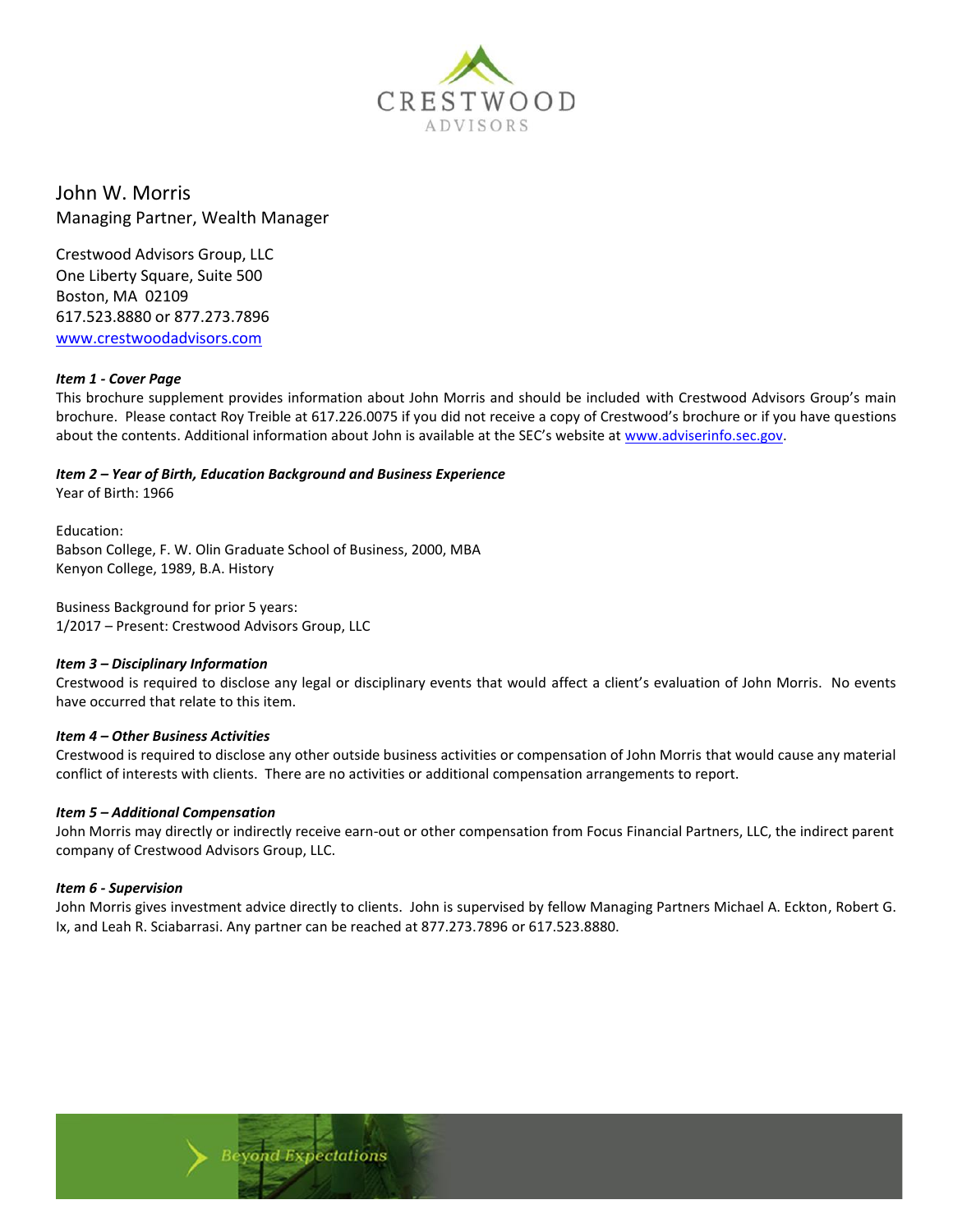

Leah R. Sciabarrasi Managing Partner, Wealth Manager

Crestwood Advisors Group, LLC One Liberty Square, Suite 500 Boston, MA 02109 617.523.8880 or 877.273.7896 [www.crestwoodadvisors.com](http://www.crestwoodadvisors.com/)

#### *Item 1 - Cover Page*

This brochure supplement provides information about Leah Sciabarrasi and should be included with Crestwood Advisors Group's main brochure. Please contact Roy Treible at 617.226.0075 if you did not receive a copy of Crestwood's brochure or if you have questions about the contents. Additional information about Leah is available at the SEC's website at [www.adviserinfo.sec.gov.](http://www.adviserinfo.sec.gov/)

## *Item 2 – Year of Birth, Education Background and Business Experience*

Year of Birth: 1979

Education: Brandeis University, 2001, B. A. Politics

Business Background for prior 5 years: 1/2017 – Present: Crestwood Advisors Group, LLC

Professional Designations held: CERTIFIED FINANCIAL PLANNERTM, CFP® Please refer to Appendix 1 for a full description of the designation(s) above

## *Item 3 – Disciplinary Information*

Crestwood is required to disclose any legal or disciplinary events that would affect a client's evaluation of Leah Sciabarrasi. No events have occurred that relate to this item.

## *Item 4 – Other Business Activities*

Crestwood is required to disclose any other outside business activities or compensation of Leah Sciabarrasi that would cause any material conflict of interests with clients. There are no activities or additional compensation arrangements to report.

#### *Item 5 – Additional Compensation*

Leah Sciabarrasi may directly or indirectly receive earn-out or other compensation from Focus Financial Partners, LLC, the indirect parent company of Crestwood Advisors Group, LLC.

#### *Item 6 - Supervision*

Leah Sciabarrasi gives investment advice directly to clients. Leah is supervised by fellow Managing Partners John W. Morris, Michael A. Eckton, and Robert G. Ix. Any partner can be reached at 877.273.7896 or 617.523.8880.

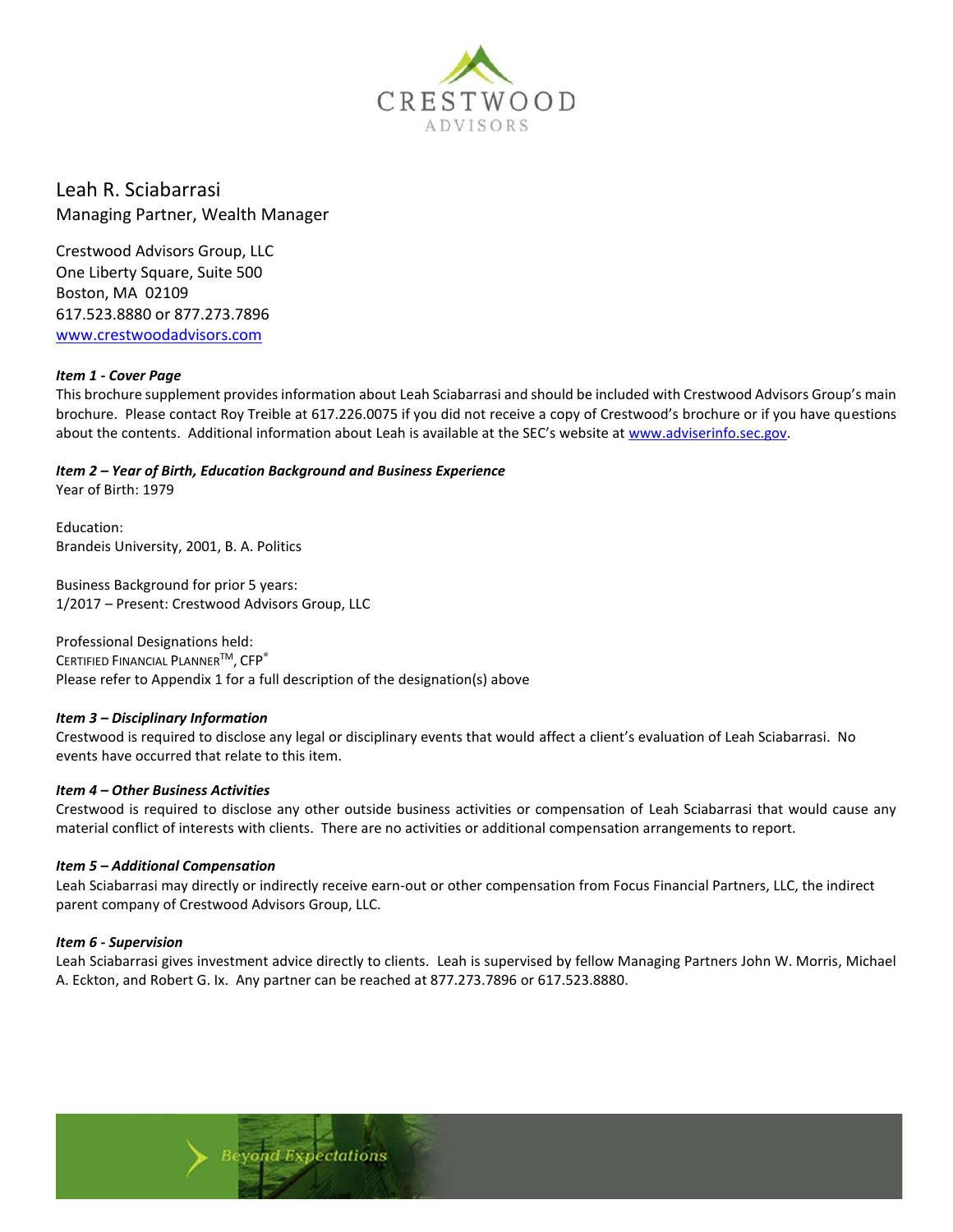

# Aaron M. Beltrami Partner, Wealth Manager

Crestwood Advisors Group, LLC One Liberty Square, Suite 500 Boston, MA 02109 617.523.8880 or 877.273.7896 [www.crestwoodadvisors.com](http://www.crestwoodadvisors.com/)

## *Item 1 - Cover Page*

This brochure supplement provides information about Aaron Beltrami and should be included with Crestwood Advisors Group's main brochure. Please contact Roy Treible at 617.226.0075 if you did not receive a copy of Crestwood's brochure or if you have questions about the contents. Additional information about Aaron is available at the SEC's website at [www.adviserinfo.sec.gov.](http://www.adviserinfo.sec.gov/)

*Item 2 – Year of Birth, Education Background and Business Experience*

Year of Birth: 1971

Education: Assumption College, 1994, B.S. Business Management

Business Background for prior 5 years: 1/2017 – Present: Crestwood Advisors Group, LLC

Professional Designations held: CERTIFIED FINANCIAL PLANNER<sup>™</sup>, CFP<sup>®</sup> Please refer to Appendix 1 for a full description of the designation(s) above

**yond Expectations** 

## *Item 3 – Disciplinary Information*

Crestwood is required to disclose any legal or disciplinary events that would affect a client's evaluation of Aaron Beltrami. No events have occurred that relate to this item.

#### *Item 4 – Other Business Activities*

Crestwood is required to disclose any other outside business activities or compensation of Aaron Beltrami that would cause any material conflict of interests with clients. There are no activities or additional compensation arrangements to report.

#### *Item 5 – Additional Compensation*

Aaron Beltrami may directly or indirectly receive earn-out or other compensation from Focus Financial Partners, LLC, the indirect parent company of Crestwood Advisors Group, LLC.

## *Item 6 - Supervision*

Aaron Beltrami gives investment advice directly to clients. Aaron is supervised by Managing Partner Leah R. Sciabarrasi. She can be reached at 877.273.7896 or 617.523.8880.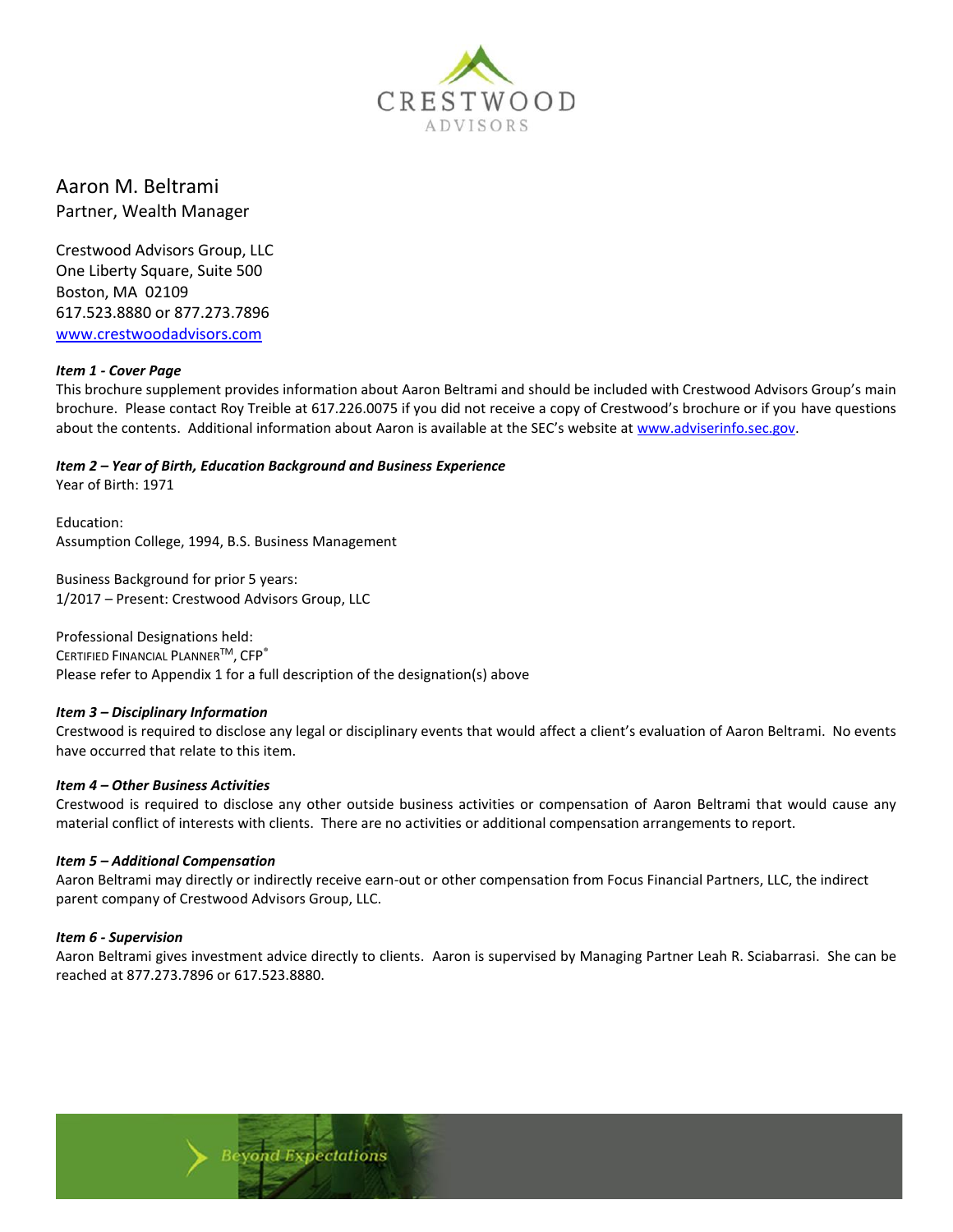

Leigh B. Hurd Partner, Portfolio Manager

Crestwood Advisors Group, LLC One Liberty Square, Suite 500 Boston, MA 02109 617.523.8880 or 877.273.7896 [www.crestwoodadvisors.com](http://www.crestwoodadvisors.com/)

#### *Item 1 – Cover Page*

This brochure supplement provides information about Leigh Hurd and should be included with Crestwood Advisors Group's main brochure. Please contact Roy Treible at 617.226.0075 if you did not receive a copy of Crestwood's brochure or if you have questions about the contents. Additional information about Leigh is available at the SEC's website at www.adviserinfo.sec.gov.

#### *Item 2 - Year of Birth, Education Background and Business Experience*

Year of Birth: 1973

Education: Boston College, Carrol Graduate School of Management, 1999, MBA Boston College, 1995 B.S. Finance

Business Background for prior 5 years: 1/2017 – Present: Crestwood Advisors Group, LLC

Professional Designation held: Chartered Financial Analyst®, CFA® Please refer to Appendix 1 for a full description of the designation(s) above

#### *Item 3 – Disciplinary Information*

Crestwood is required to disclose any legal or disciplinary events that would affect a client's evaluation on Leigh Hurd. No events have occurred that relate to this item.

#### *Item 4 – Other Business Activities*

Crestwood is required to disclose any outside business activities or compensation of Leigh Hurd that would cause any material conflict of interests with clients. There are no activities or additional compensation arrangements to report.

#### *Item 5 – Additional Compensation*

Leigh Hurd does not receive any economic benefit for providing advisory services outside of our reported management fee.

#### *Item 6 – Supervision*

Leigh Hurd gives investment advice directly to clients. Leigh is supervised by Managing Partner Michael A. Eckton. He can be reached at 877.273.7896 or 617.523.8880.

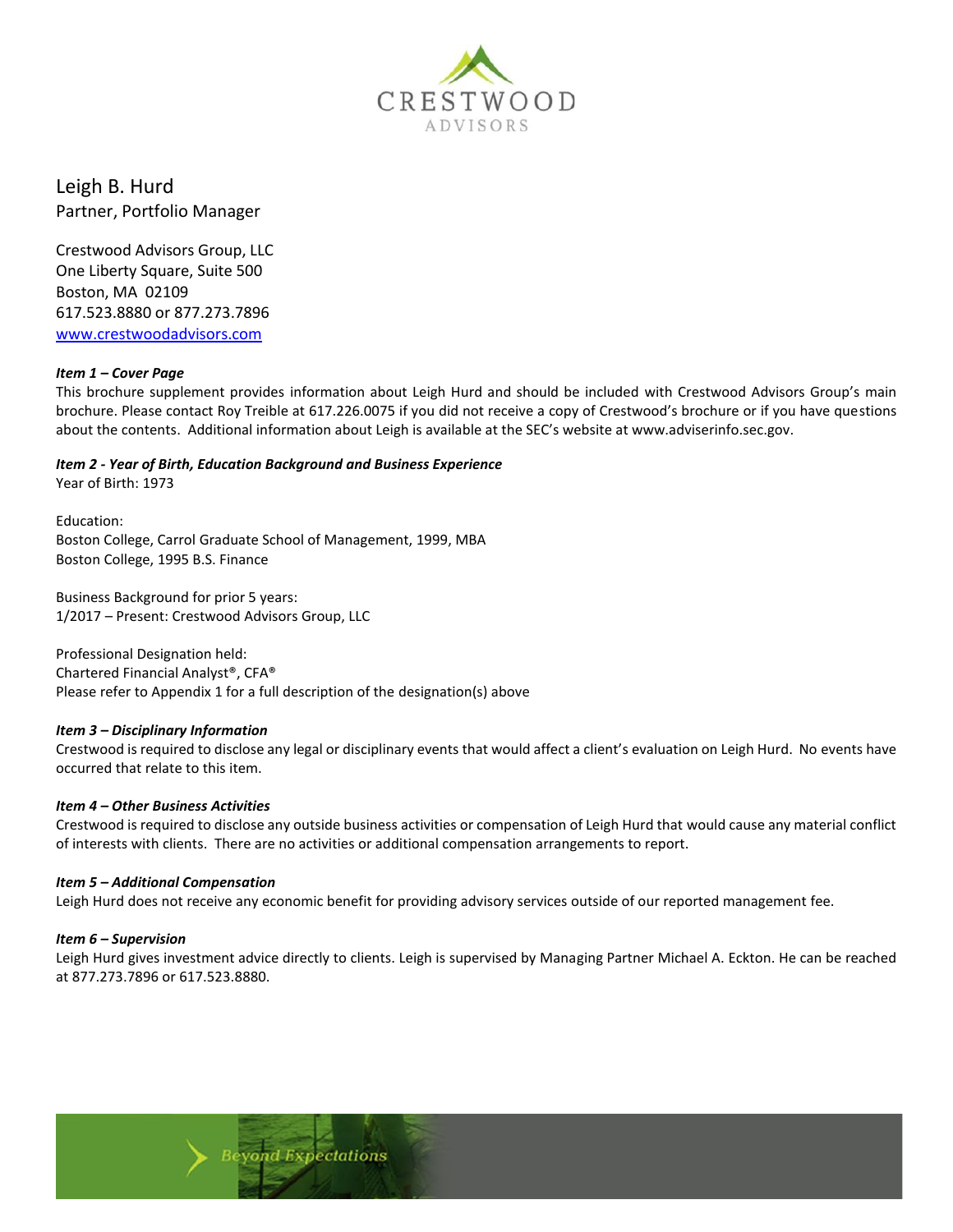

Alyson L. Nickse Partner, Wealth Manager

Crestwood Advisors Group, LLC One Liberty Square, Suite 500 Boston, MA 02109 617.523.8880 or 877.273.7896 [www.crestwoodadvisors.com](http://www.crestwoodadvisors.com/)

## *Item 1 - Cover Page*

This brochure supplement provides information about Alyson Nickse and should be included with Crestwood Advisors Group's main brochure. Please contact Roy Treible at 617.226.0075 if you did not receive a copy of Crestwood's brochure or if you have questions about the contents. Additional information about Alyson is available at the SEC's website at [www.adviserinfo.sec.gov.](http://www.adviserinfo.sec.gov/)

*Item 2 – Year of Birth, Education Background and Business Experience*

Year of Birth: 1979

Education: Colby College, 2001, B.A. Biology/Computer Science

Business Background for prior 5 years: 1/2017 – Present: Crestwood Advisors Group, LLC

Professional Designations held: CERTIFIED FINANCIAL PLANNERTM, CFP® Certified Divorce Financial Analyst, CDFA® Please refer to Appendix 1 for a full description of the designation(s) above

**yond Expectations** 

#### *Item 3 – Disciplinary Information*

Crestwood is required to disclose any legal or disciplinary events that would affect a client's evaluation of Alyson Nickse. No events have occurred that relate to this item.

#### *Item 4 – Other Business Activities*

Crestwood is required to disclose any other outside business activities or compensation of Alyson Nickse that would cause any material conflict of interests with clients. There are no activities or additional compensation arrangements to report.

#### *Item 5 – Additional Compensation*

Alyson Nickse does not receive any economic benefit for providing advisory services outside of our reported management fee.

#### *Item 6 - Supervision*

Alyson Nickse gives investment advice directly to clients. Alyson is supervised by Managing Partner Leah R. Sciabarrasi. She can be reached at 877.273.7896 or 617.523.8880.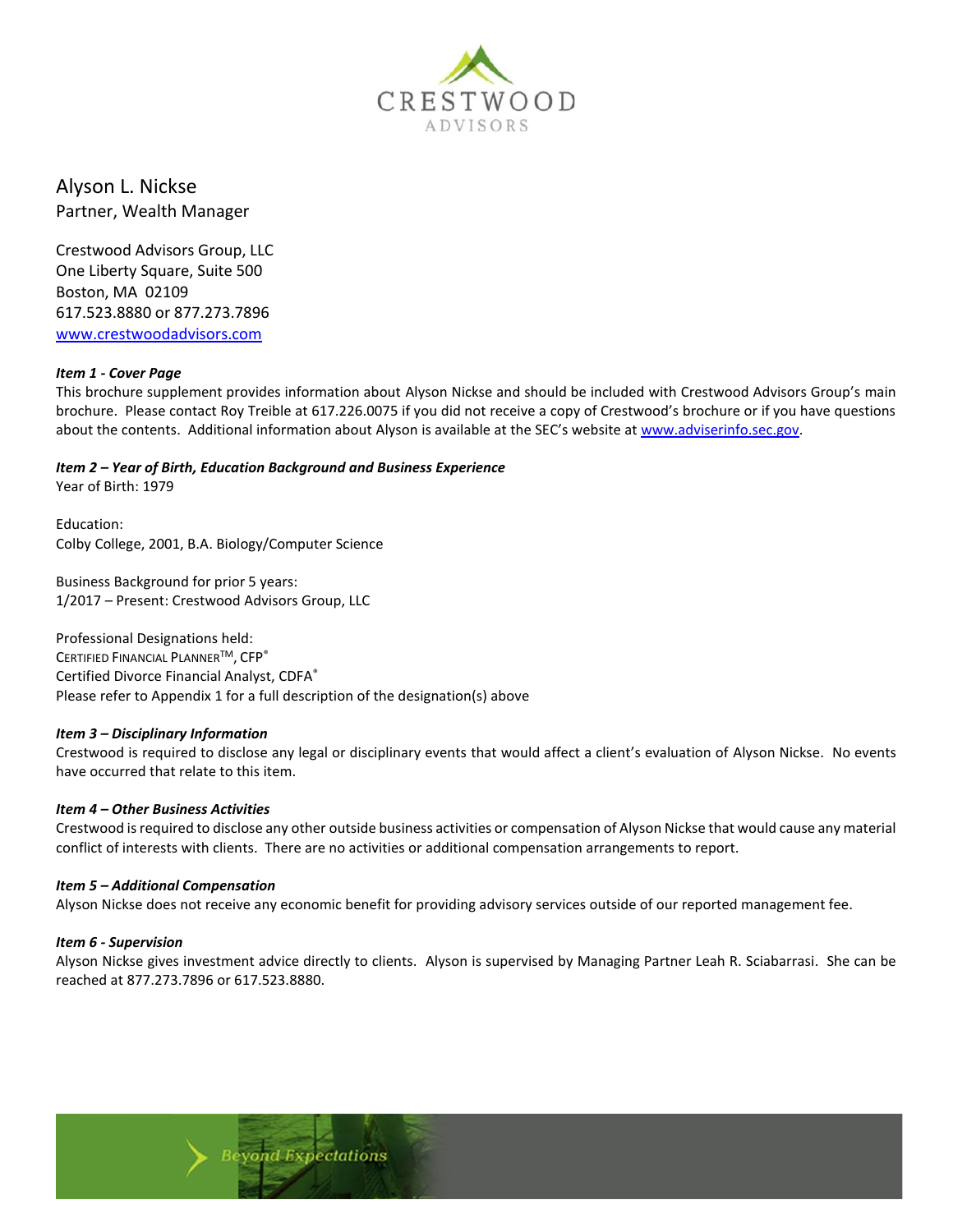

# Laurie E. Stefanowicz Partner, Wealth Manager

Crestwood Advisors Group, LLC 934 Post Road East, 2<sup>nd</sup> Floor Westport, CT 06880 203.226.0603 [www.crestwoodadvisors.com](http://www.crestwoodadvisors.com/)

## *Item 1 - Cover Page*

This brochure supplement provides information about Laurie Stefanowicz and should be included with Crestwood Advisors Group's main brochure. Please contact Roy Treible at 617.226.0075 if you did not receive a copy of Crestwood's brochure or if you have questions about the contents. Additional information about Laurie is available at the SEC's website at [www.adviserinfo.sec.gov.](http://www.adviserinfo.sec.gov/)

## *Item 2 – Year of Birth, Education Background and Business Experience*

Year of Birth: 1979

Education: Vanderbilt University, 2001, B.S. Organizational Development

Business Background for prior 5 years: 7/2019 – Present: Crestwood Advisors Group, LLC 4/2008 – 6/2019: Catamount Management Group LLC

## *Item 3 – Disciplinary Information*

Crestwood is required to disclose any legal or disciplinary events that would affect a client's evaluation of Laurie Stefanowicz. No events have occurred that relate to this item.

## *Item 4 – Other Business Activities*

Crestwood is required to disclose any other outside business activities or compensation of Laurie Stefanowicz that would cause any material conflict of interests with clients. There are no activities or additional compensation arrangements to report.

## *Item 5 – Additional Compensation*

Laurie Stefanowicz may directly or indirectly receive earn-out or other compensation from Focus Financial Partners, LLC, the indirect parent company of Crestwood Advisors Group, LLC.

## *Item 6 - Supervision*

Laurie Stefanowicz gives investment advice directly to clients. Laurie is supervised by Managing Partner Leah R. Sciabarrasi. She can be reached at 877.273.7896 or 617.523.8880.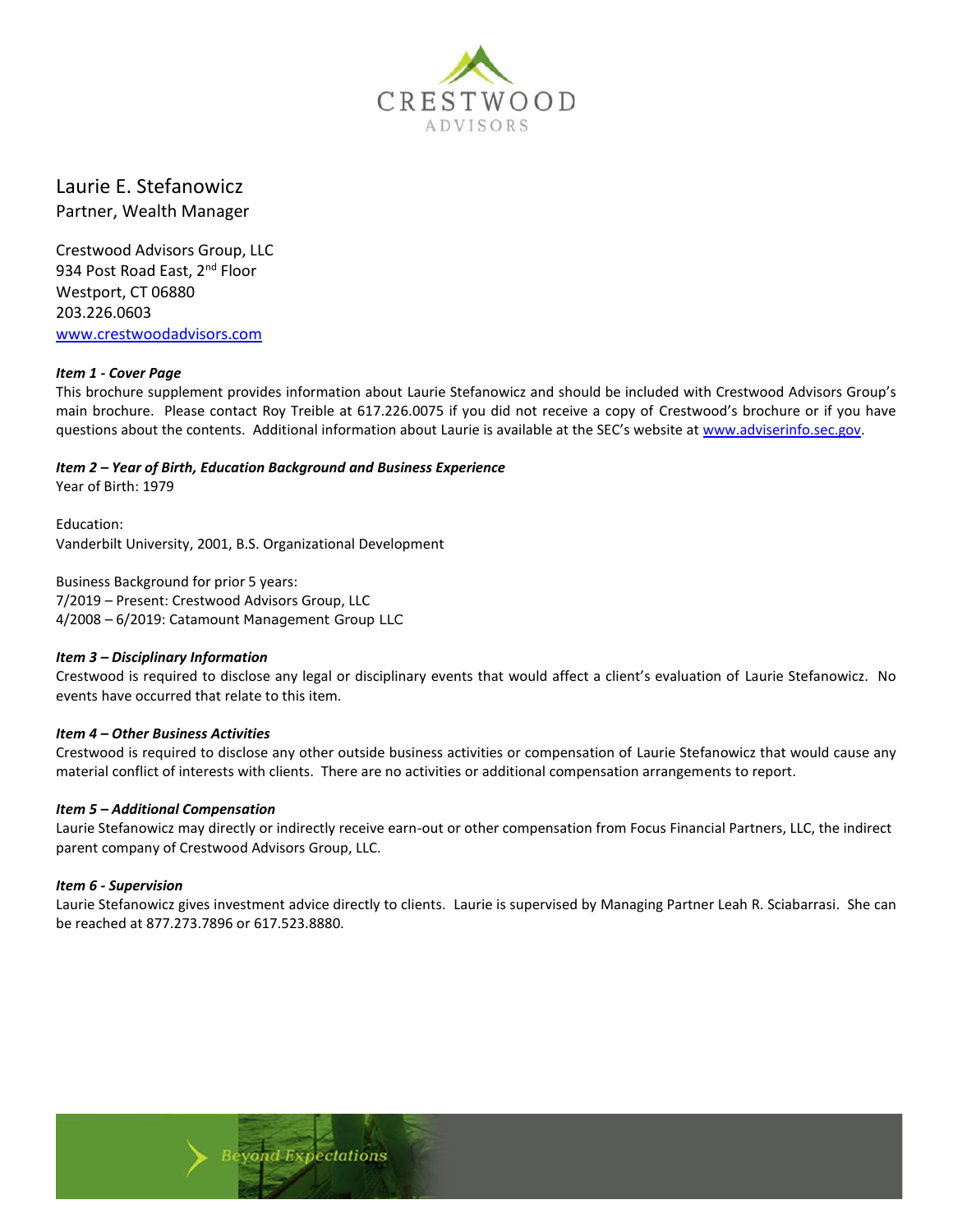

David P. Tuttle Partner, Portfolio Manager

Crestwood Advisors Group, LLC 1020 Boston Post Road, Suite 220 Darien, CT 06820 203.656.8177 or 203.655.3323 [www.crestwoodadvisors.com](http://www.crestwoodadvisors.com/)

#### *Item 1 - Cover Page*

This brochure supplement provides information about David Tuttle and should be included with Crestwood Advisors Group's main brochure. Please contact Roy Treible at 617.226.0075 if you did not receive a copy of Crestwood's brochure or if you have questions about the contents. Additional information about David is available at the SEC's website at [www.adviserinfo.sec.gov.](http://www.adviserinfo.sec.gov/)

*Item 2 – Year of Birth, Education Background and Business Experience*

Year of Birth: 1960

Education: Duke University Law School, 1985, J.D. Princeton University, 1982, B.A. Economics Cum Laude

Business Background for prior 5 years: 4/2019 – Present: Crestwood Advisors Group, LLC 3/2009 – 3/2019: MacGuire Cheswick & Tuttle Investment Counsel LLC

Professional Designations Held: Chartered Financial Analyst®, CFA® Please refer to Appendix 1 for a full description of the designation(s) above

## *Item 3 – Disciplinary Information*

Crestwood is required to disclose any legal or disciplinary events that would affect a client's evaluation of David Tuttle. No events have occurred that relate to this item.

#### *Item 4 – Other Business Activities*

Crestwood is required to disclose any other outside business activities or compensation of David Tuttle that would cause any material conflict of interests with clients. There are no activities or additional compensation arrangements to report.

#### *Item 5 – Additional Compensation*

David Tuttle may directly or indirectly receive earn-out or other compensation from Focus Financial Partners, LLC, the indirect parent company of Crestwood Advisors Group, LLC.

#### *Item 6 - Supervision*

David Tuttle gives investment advice directly to clients. David is supervised by Managing Partner Michael A. Eckton. He can be reached at 877.273.7896 or 617.523.8880.

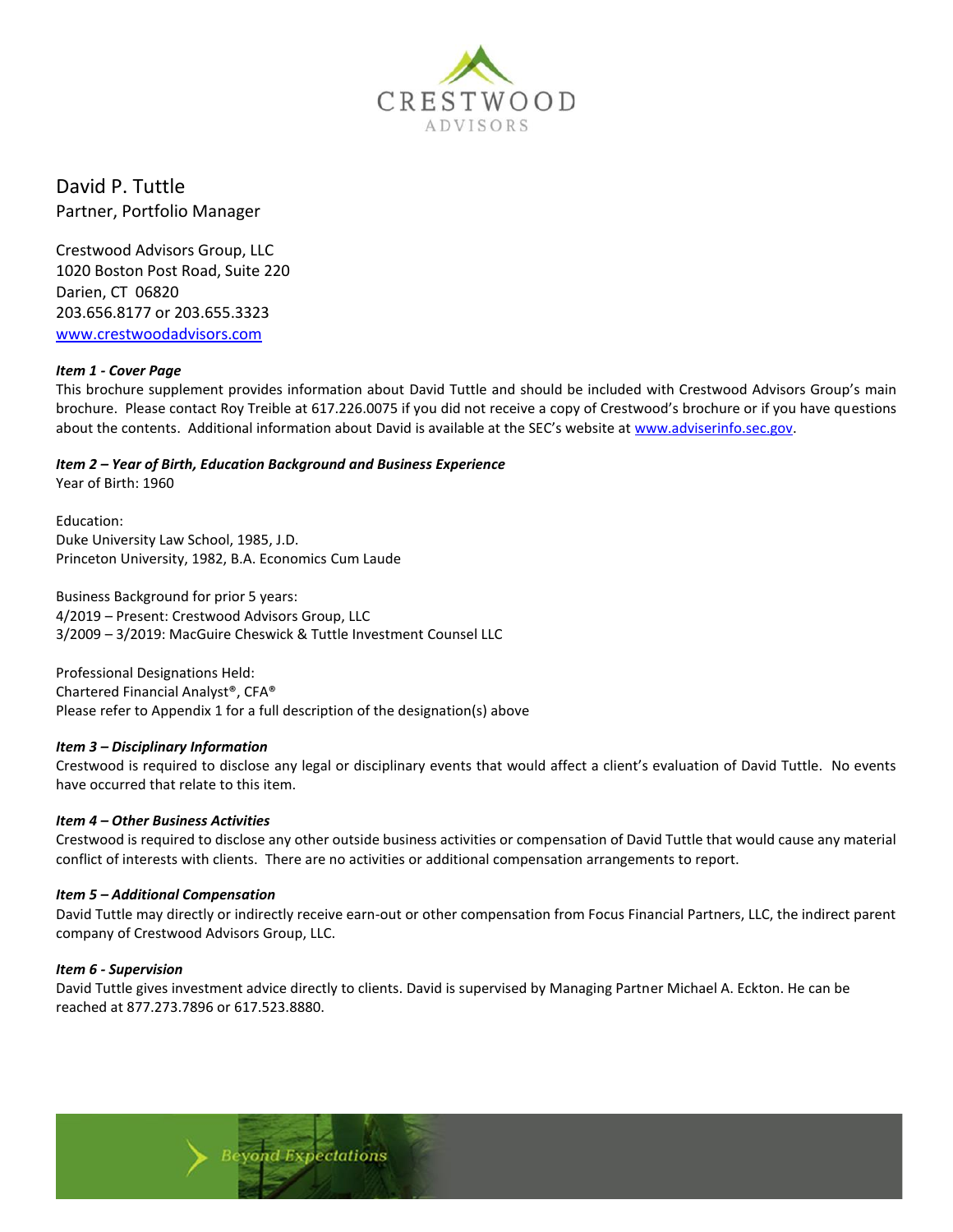

Louis F. Albanese Managing Director, Portfolio Manager

Crestwood Advisors Group, LLC 934 Post Road East, 2<sup>nd</sup> Floor Westport, CT 06880 203.226.0603 [www.crestwoodadvisors.com](http://www.crestwoodadvisors.com/)

#### *Item 1 - Cover Page*

This brochure supplement provides information about Louis Albanese and should be included with Crestwood Advisors Group's main brochure. Please contact Roy Treible at 617.226.0075 if you did not receive a copy of Crestwood's brochure or if you have questions about the contents. Additional information about Louis is available at the SEC's website at [www.adviserinfo.sec.gov.](http://www.adviserinfo.sec.gov/)

#### *Item 2 – Year of Birth, Education Background and Business Experience*

Year of Birth: 1951

Education: Fairfield University, 1976, B.S., Business, Mathematics, Psychology

Business Background for prior 5 years: 7/2019 – Present: Crestwood Advisors Group, LLC 2/2003 – 6/2019 Catamount Management Group LLC

## *Item 3 – Disciplinary Information*

Crestwood is required to disclose any legal or disciplinary events that would affect a client's evaluation of Louis Albanese. No events have occurred that relate to this item.

#### *Item 4 – Other Business Activities*

Crestwood is required to disclose any other outside business activities or compensation of Louis Albanese that would cause any material conflict of interests with clients. There are no activities or additional compensation arrangements to report.

#### *Item 5 – Additional Compensation*

Louis Albanese may directly or indirectly receive earn-out or other compensation from Focus Financial Partners, LLC, the indirect parent company of Crestwood Advisors Group, LLC.

#### *Item 6 - Supervision*

Louis Albanese gives investment advice directly to clients. Louis is supervised by Managing Partner Michael A. Eckton. He can be reached at 877.273.7896 or 617.523.8880.

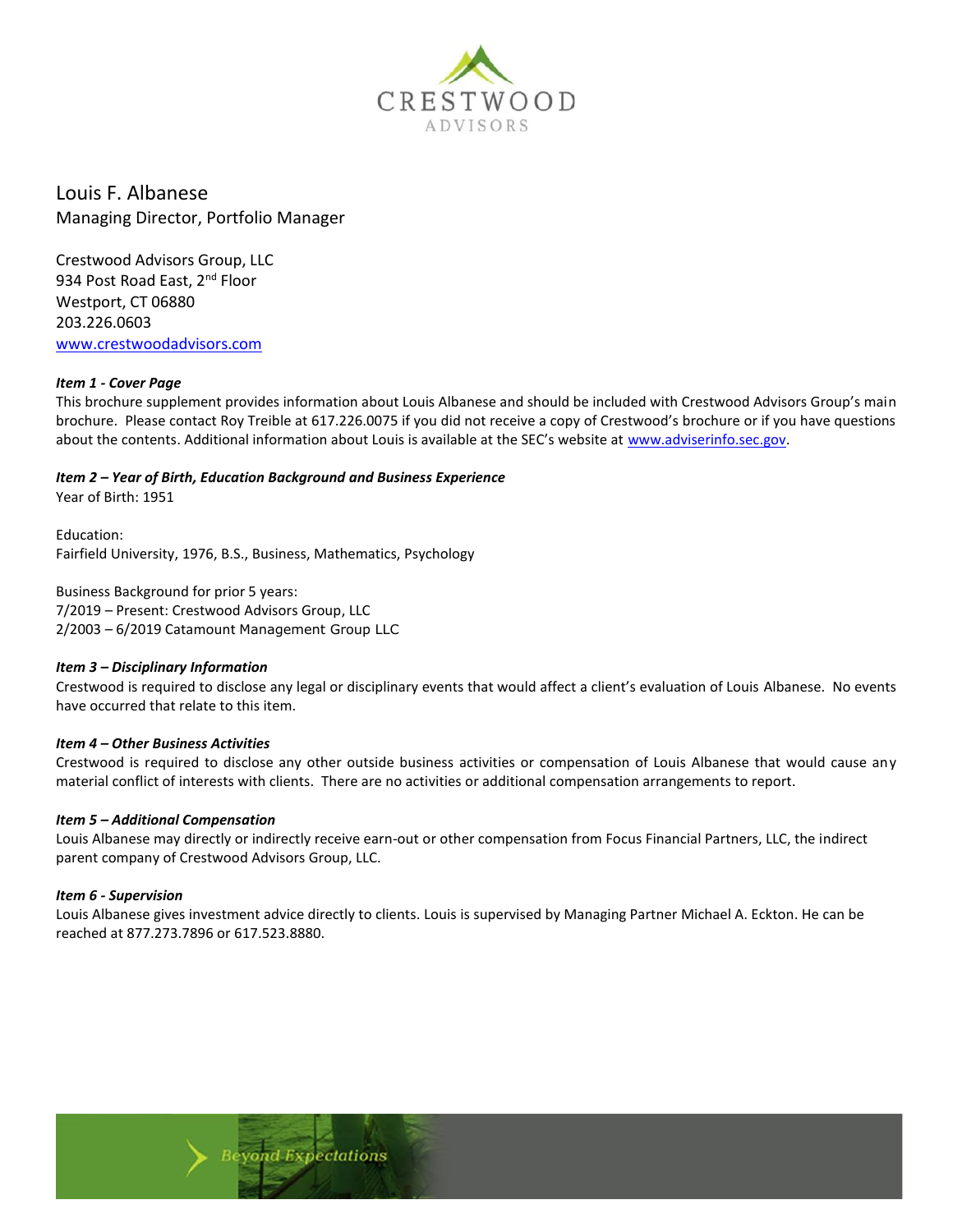

Susan Cheswick Brewer Managing Director, Portfolio Manager

Crestwood Advisors Group, LLC 1020 Boston Post Road, Suite 220 Darien, CT 06820 203.655.0569 or 203.655.3323 [www.crestwoodadvisors.com](http://www.crestwoodadvisors.com/)

#### *Item 1 - Cover Page*

This brochure supplement provides information about Susan Cheswick Brewer and should be included with Crestwood Advisors Group's main brochure. Please contact Roy Treible at 617.226.0075 if you did not receive a copy of Crestwood's brochure or if you have questions about the contents. Additional information about Susan is available at the SEC's website at [www.adviserinfo.sec.gov.](http://www.adviserinfo.sec.gov/)

*Item 2 – Year of Birth, Education Background and Business Experience*

Year of Birth: 1955

Education: New York University, Stern School of Business, 1984, MBA Wellesley College, 1977, B.A. Art History

Business Background for prior 5 years: 4/2019 – Present: Crestwood Advisors Group, LLC 3/2009 – 3/2019: MacGuire, Cheswick & Tuttle Investment Counsel LLC

## *Item 3 – Disciplinary Information*

Crestwood is required to disclose any legal or disciplinary events that would affect a client's evaluation of Susan Cheswick Brewer. No events have occurred that relate to this item.

#### *Item 4 – Other Business Activities*

Crestwood is required to disclose any other outside business activities or compensation of Susan Cheswick Brewer that would cause any material conflict of interests with clients. There are no activities or additional compensation arrangements to report.

#### *Item 5 – Additional Compensation*

Susan Cheswick Brewer may directly or indirectly receive earn-out or other compensation from Focus Financial Partners, LLC, the indirect parent company of Crestwood Advisors Group, LLC.

#### *Item 6 - Supervision*

Susan Cheswick Brewer gives investment advice directly to clients. Susan is supervised by Managing Partner Michael A. Eckton. He can be reached at 877.273.7896 or 617.523.8880.

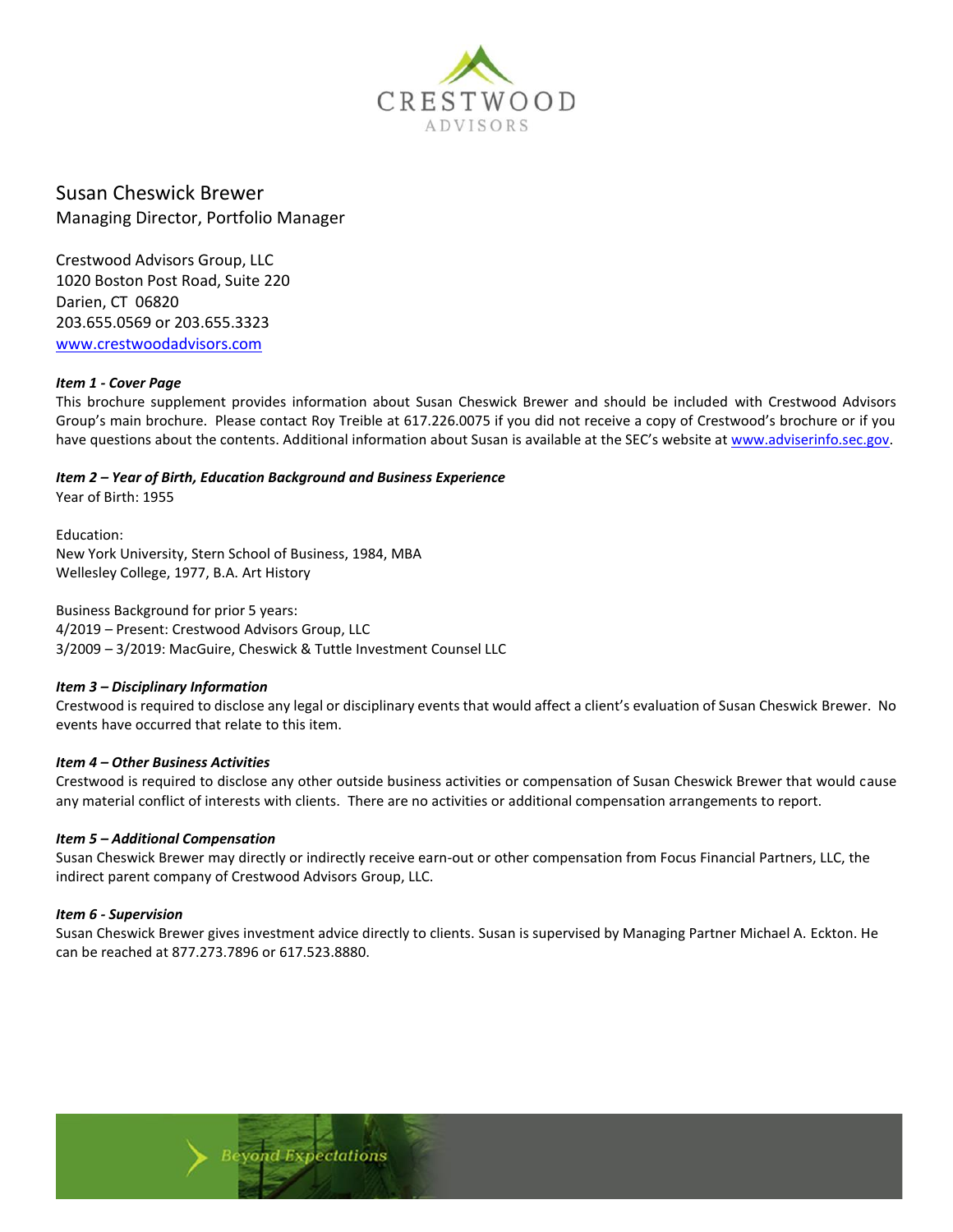

Kevin A. MacGuire Managing Director, Portfolio Manager

Crestwood Advisors Group, LLC 1020 Boston Post Road, Suite 220 Darien, CT 06820 203.656.8177 or 203.655.3323 [www.crestwoodadvisors.com](http://www.crestwoodadvisors.com/)

#### *Item 1 - Cover Page*

This brochure supplement provides information about Kevin MacGuire and should be included with Crestwood Advisors Group's main brochure. Please contact Roy Treible at 617.226.0075 if you did not receive a copy of Crestwood's brochure or if you have questions about the contents. Additional information about Kevin is available at the SEC's website at [www.adviserinfo.sec.gov.](http://www.adviserinfo.sec.gov/)

## *Item 2 – Year of Birth, Education Background and Business Experience*

Year of Birth: 1947

Education: Georgetown University, 1969, B.A. History

Business Background for prior 5 years: 4/2019 – Present: Crestwood Advisors Group, LLC 3/2009 – 3/2019: MacGuire, Cheswick & Tuttle Investment Counsel LLC

## *Item 3 – Disciplinary Information*

Crestwood is required to disclose any legal or disciplinary events that would affect a client's evaluation of Kevin MacGuire. No events have occurred that relate to this item.

## *Item 4 – Other Business Activities*

Crestwood is required to disclose any other outside business activities or compensation of Kevin MacGuire that would cause any material conflict of interests with clients. There are no activities or additional compensation arrangements to report.

#### *Item 5 – Additional Compensation*

Kevin MacGuire may directly or indirectly receive earn-out or other compensation from Focus Financial Partners, LLC, the indirect parent company of Crestwood Advisors Group, LLC.

#### *Item 6 - Supervision*

Kevin MacGuire gives investment advice directly to clients. Kevin is supervised by Managing Partner Michael A. Eckton. He can be reached at 877.273.7896 or 617.523.8880.

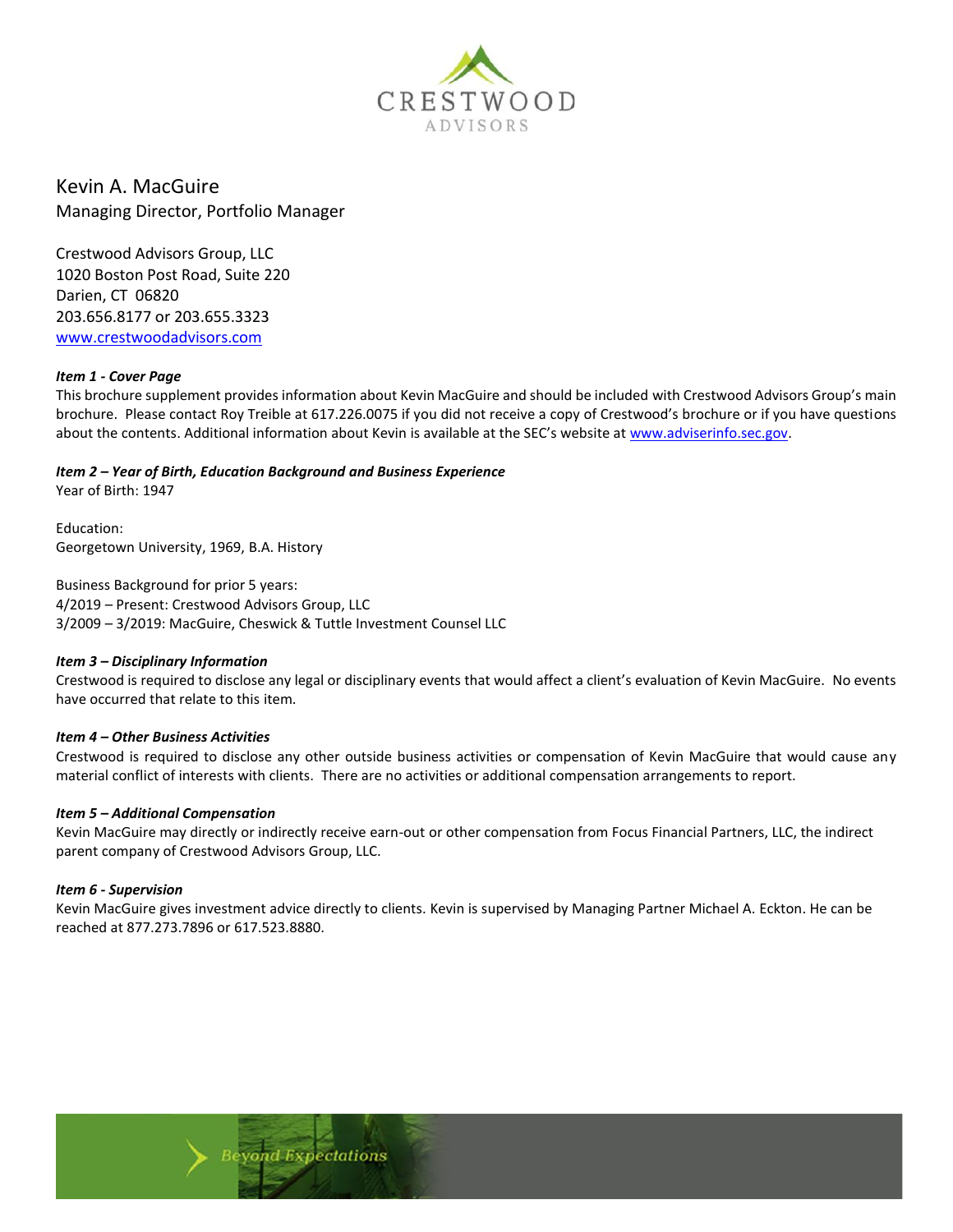

Paige M. Earls

Director, Wealth Planner

Crestwood Advisors Group, LLC One Liberty Square, Suite 500 Boston, MA 02109 617.523.8880 or 877.273.7896 [www.crestwoodadvisors.com](http://www.crestwoodadvisors.com/)

## *Item 1 - Cover Page*

This brochure supplement provides information about Paige Earls and should be included with Crestwood Advisors Group's main brochure. Please contact Roy Treible at 617.226.0075 if you did not receive a copy of Crestwood's brochure or if you have questions about the contents. Additional information about Paige is available at the SEC's website at [www.adviserinfo.sec.gov.](http://www.adviserinfo.sec.gov/)

# *Item 2 – Year of Birth, Education Background and Business Experience*

Year of Birth: 1988

Education: Virginia Tech, 2010, B.A. Finance

Business Background for prior 5 years: 1/2017 – Present: Crestwood Advisors Group, LLC

Professional Designations held: CERTIFIED FINANCIAL PLANNERTM, CFP® Please refer to Appendix 1 for a full description of the designation(s) above

## *Item 3 – Disciplinary Information*

Crestwood is required to disclose any legal or disciplinary events that would affect a client's evaluation of Paige Earls. No events have occurred that relate to this item.

## *Item 4 – Other Business Activities*

Crestwood is required to disclose any other outside business activities or compensation of Paige Earls that would cause any material conflict of interests with clients. There are no activities or additional compensation arrangements to report.

## *Item 5 – Additional Compensation*

Paige Earls does not receive any economic benefit for providing advisory services outside of our reported management fee.

## *Item 6 - Supervision*

Paige Earls gives investment advice directly to clients. Paige is supervised by Managing Partner Leah R. Sciabarrasi. She can be reached at 877.273.7896 or 617.523.8880.

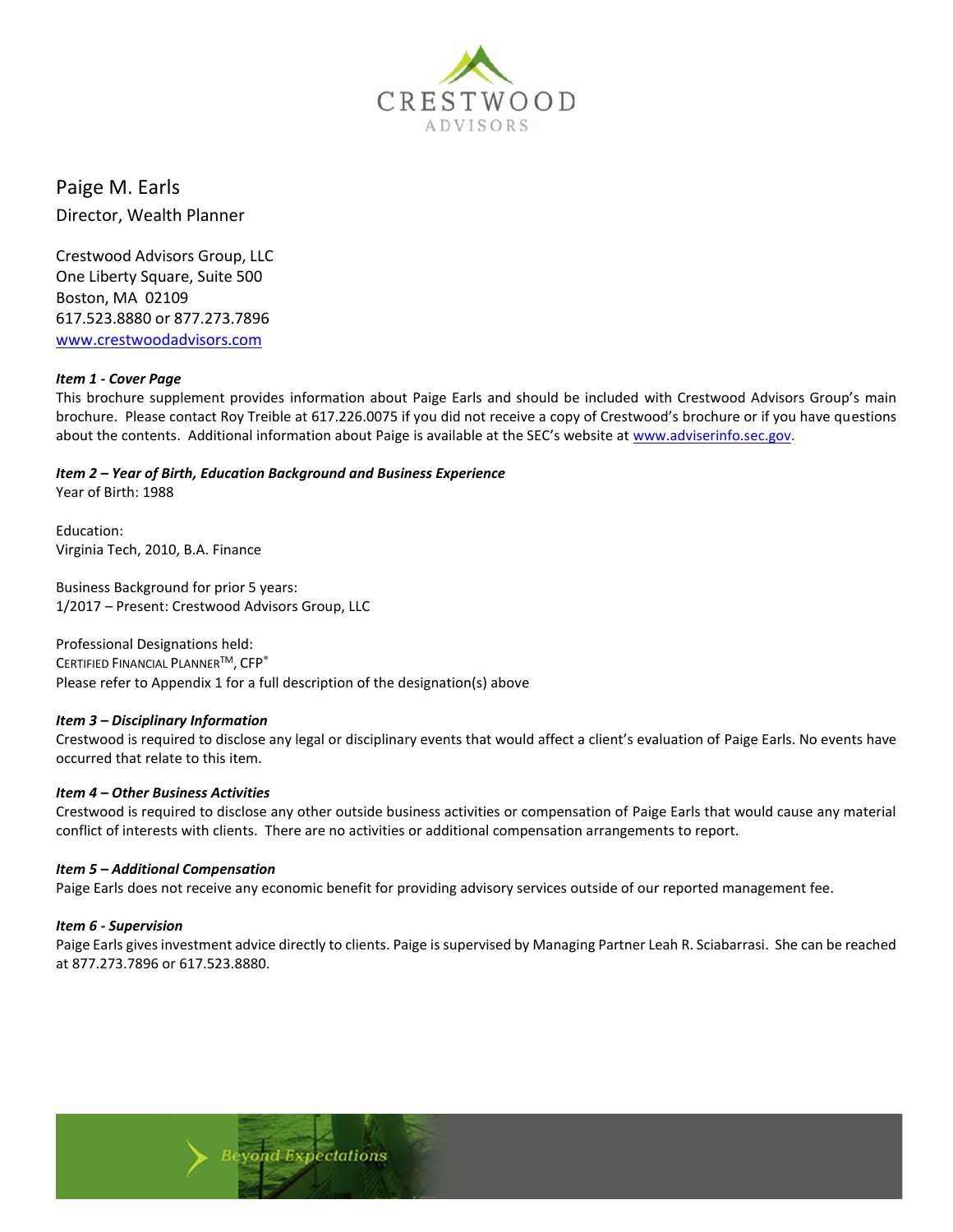

Kayla C. Holland Director, Wealth Planner

Crestwood Advisors Group, LLC One Liberty Square, Suite 500 Boston, MA 02109 617.523.8880 or 877.273.7896 [www.crestwoodadvisors.com](http://www.crestwoodadvisors.com/)

## *Item 1 - Cover Page*

This brochure supplement provides information about Kayla Holland and should be included with Crestwood Advisors Group's main brochure. Please contact Roy Treible at 617.226.0075 if you did not receive a copy of Crestwood's brochure or if you have questions about the contents. Additional information about Kayla is available at the SEC's website at [www.adviserinfo.sec.gov.](http://www.adviserinfo.sec.gov/)

# *Item 2 – Year of Birth, Education Background and Business Experience*

Year of Birth: 1992

Education: Tufts University, 2014, B.A. Economics and Spanish

Business Background for prior 5 years: 10/2018 – Present: Crestwood Advisors Group, LLC 9/2014 – 9/2018: Bainco International Investors LLC

Professional Designations held: CERTIFIED FINANCIAL PLANNER<sup>™</sup>, CFP<sup>®</sup> Please refer to Appendix 1 for a full description of the designation(s) above

## *Item 3 – Disciplinary Information*

Crestwood is required to disclose any legal or disciplinary events that would affect a client's evaluation of Kayla Holland. No events have occurred that relate to this item.

#### *Item 4 – Other Business Activities*

Crestwood is required to disclose any other outside business activities or compensation of Kayla Holland that would cause any material conflict of interests with clients. There are no activities or additional compensation arrangements to report.

## *Item 5 – Additional Compensation*

Kayla Holland does not receive any economic benefit for providing advisory services outside of our reported management fee.

## *Item 6 - Supervision*

Kayla Holland gives investment advice directly to clients. Kayla is supervised by Managing Partner Leah R. Sciabarrasi. She can be reached at 877.273.7896 or 617.523.8880.

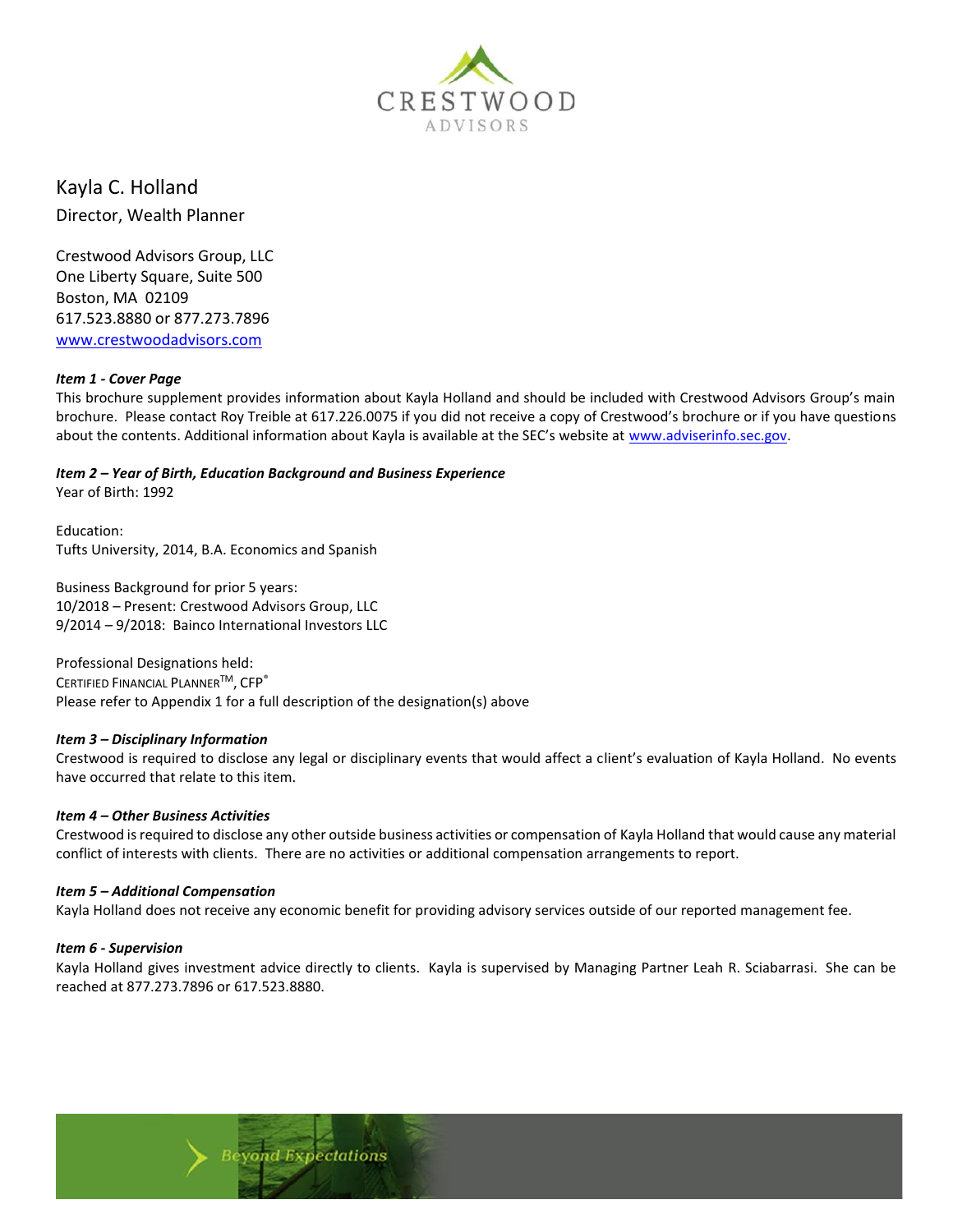

Ryan G. Kenny Director, Portfolio Manager

Crestwood Advisors Group, LLC One Liberty Square, Suite 500 Boston, MA 02109 617.523.8880 or 877.273.7896 [www.crestwoodadvisors.com](http://www.crestwoodadvisors.com/)

## *Item 1 - Cover Page*

This brochure supplement provides information about Ryan Kenny and should be included with Crestwood Advisors Group's main brochure. Please contact Roy Treible at 617.226.0075 if you did not receive a copy of Crestwood's brochure or if you have questions about the contents. Additional information about Ryan is available at the SEC's website at [www.adviserinfo.sec.gov.](http://www.adviserinfo.sec.gov/)

*Item 2 – Year of Birth, Education Background and Business Experience*

Year of Birth: 1986

Education: College of the Holy Cross, 2008, B.A. Economics

Business Background for prior 5 years: 1/2017 – Present: Crestwood Advisors Group, LLC

Professional Designations held: Chartered Financial Analyst®, CFA® CERTIFIED FINANCIAL PLANNERTM, CFP® Please refer to Appendix 1 for a full description of the designation(s) above

## *Item 3 – Disciplinary Information*

Crestwood is required to disclose any legal or disciplinary events that would affect a client's evaluation of Ryan Kenny. No events have occurred that relate to this item.

#### *Item 4 – Other Business Activities*

Crestwood is required to disclose any other outside business activities or compensation of Ryan Kenny that would cause any material conflict of interests with clients. There are no activities or additional compensation arrangements to report.

#### *Item 5 – Additional Compensation*

Ryan Kenny does not receive any economic benefit for providing advisory services outside of our reported management fee.

#### *Item 6 - Supervision*

Ryan Kenny gives investment advice directly to clients. Ryan is supervised by Director Leigh Hurd. She can be reached at 877.273.7896 or 617.523.8880.

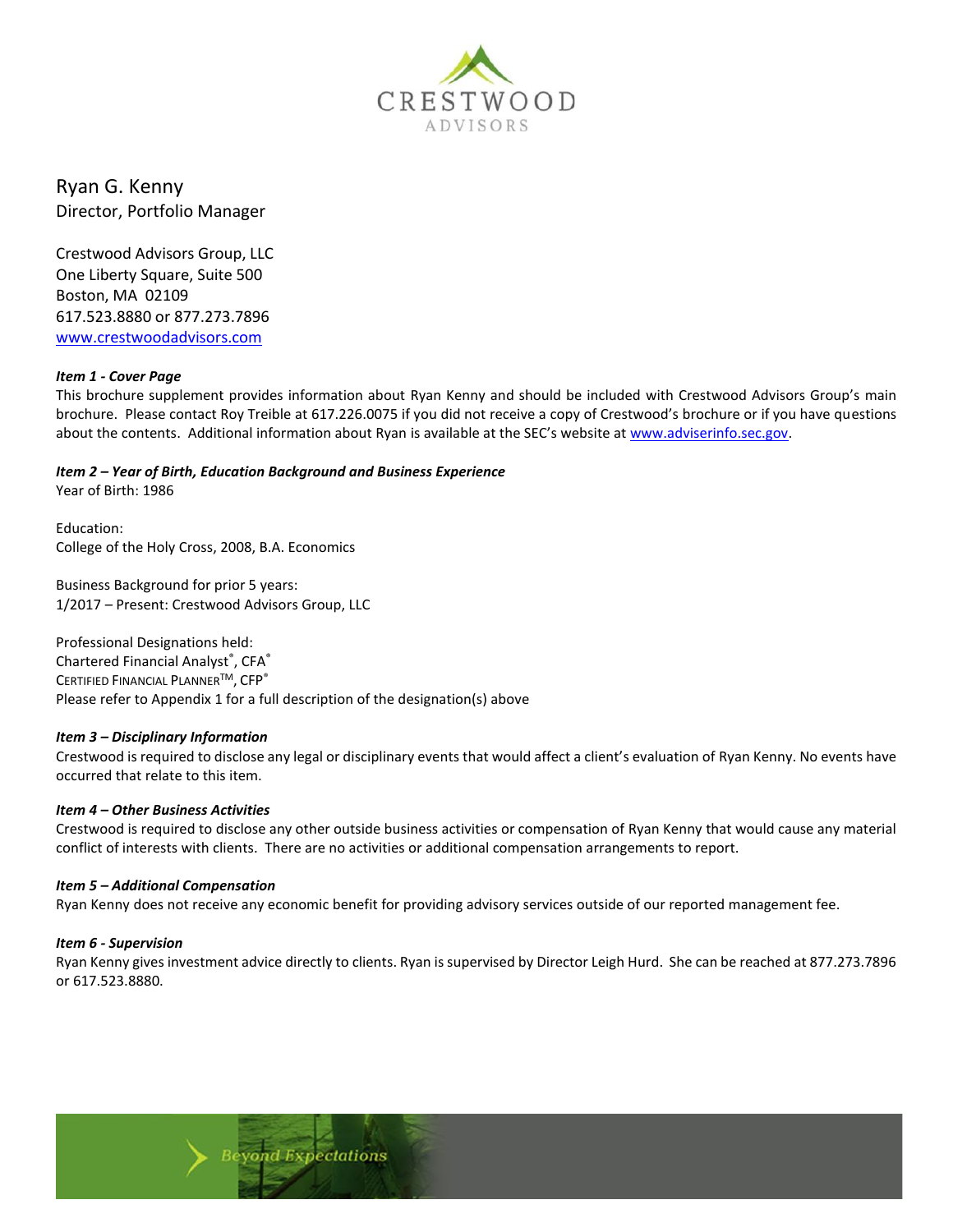

Peter T. Malone Director, Portfolio Manager

Crestwood Advisors Group, LLC One Liberty Square, Suite 500 Boston, MA 02109 617.523.8880 or 877.273.7896 [www.crestwoodadvisors.com](http://www.crestwoodadvisors.com/)

#### *Item 1 - Cover Page*

This brochure supplement provides information about Peter Malone and should be included with Crestwood Advisors Group's main brochure. Please contact Roy Treible at 617.226.0075 if you did not receive a copy of Crestwood's brochure or if you have questions about the contents. Additional information about Peter is available at the SEC's website at [www.adviserinfo.sec.gov.](http://www.adviserinfo.sec.gov/)

# *Item 2 – Year of Birth, Education Background and Business Experience*

Year of Birth: 1988

Education: Providence College, 2010, B.S. Finance

Business Background for prior 5 years: 1/2017 – Present: Crestwood Advisors Group, LLC

Professional Designations held: Chartered Financial Analyst®, CFA® CERTIFIED FINANCIAL PLANNERTM, CFP® Please refer to Appendix 1 for a full description of the designation(s) above

## *Item 3 – Disciplinary Information*

Crestwood is required to disclose any legal or disciplinary events that would affect a client's evaluation of Peter Malone. No events have occurred that relate to this item.

#### *Item 4 – Other Business Activities*

Crestwood is required to disclose any other outside business activities or compensation of Peter Malone that would cause any material conflict of interests with clients. There are no activities or additional compensation arrangements to report.

#### *Item 5 – Additional Compensation*

Peter Malone does not receive any economic benefit for providing advisory services outside of our reported management fee.

#### *Item 6 - Supervision*

Peter Malone gives investment advice directly to clients. Peter is supervised by Director Leigh Hurd. She can be reached at 877.273.7896 or 617.523.8880.

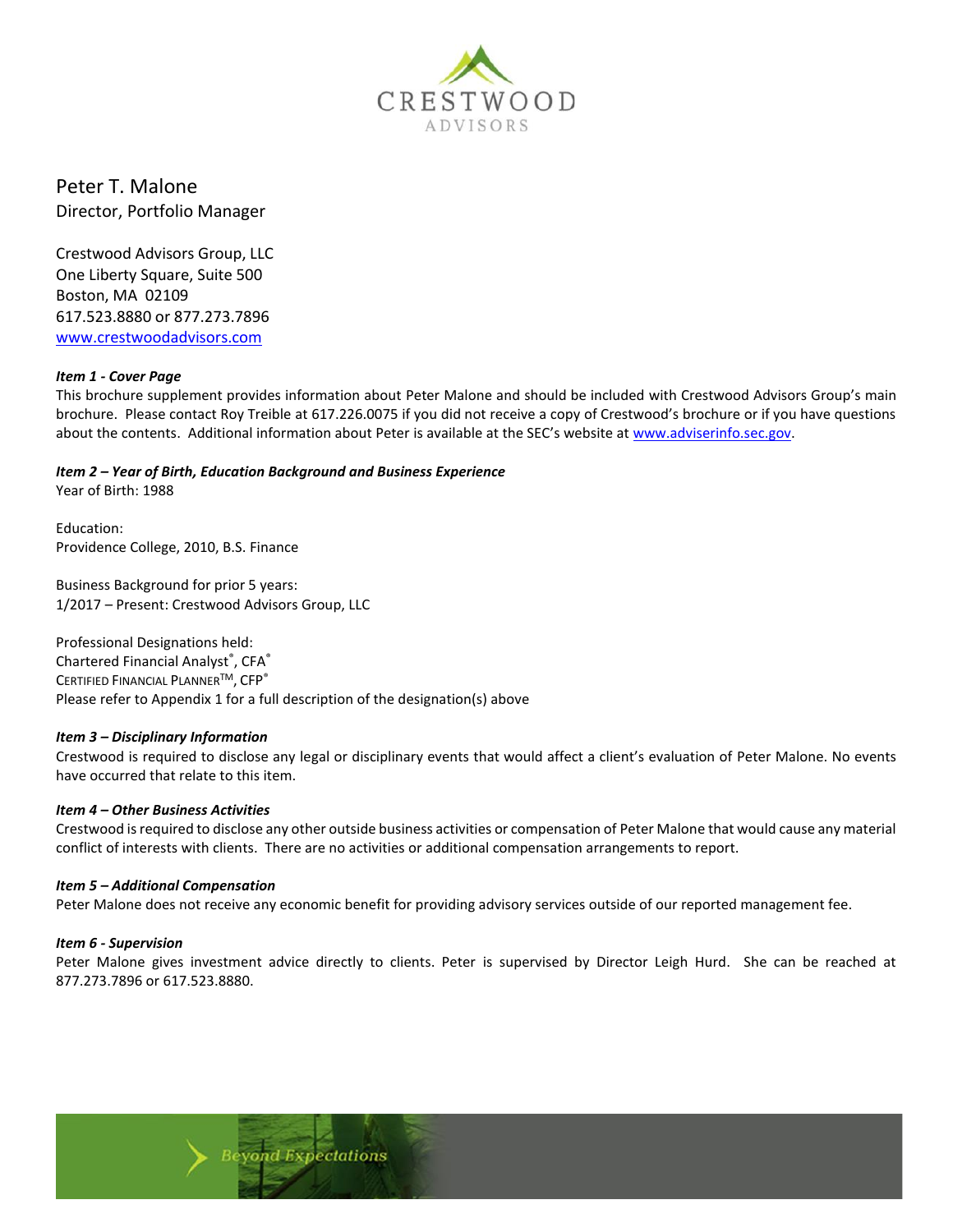

Greg F. McSweeney Director, Portfolio Manager

Crestwood Advisors Group, LLC One Liberty Square, Suite 500 Boston, MA 02109 617.523.8880 or 877.273.7896 [www.crestwoodadvisors.com](http://www.crestwoodadvisors.com/)

#### *Item 1 - Cover Page*

This brochure supplement provides information about Greg McSweeney and should be included with Crestwood Advisors Group's main brochure. Please contact Roy Treible at 617.226.0075 if you did not receive a copy of Crestwood's brochure or if you have questions about the contents. Additional information about Greg is available at the SEC's website at [www.adviserinfo.sec.gov.](http://www.adviserinfo.sec.gov/)

*Item 2 – Year of Birth, Education Background and Business Experience*

Year of Birth: 1981

Education: New York University, Leonard N. Stern School of Business, 2012, MBA Dartmouth College, 2004, B.A. Economics

Business Background for prior 5 years: 3/2020 – Present: Crestwood Advisors Group, LLC 3/2015 – 2/2020: Bainco International Investors, LLC

Professional Designations held: Chartered Financial Analyst®, CFA® Please refer to Appendix 1 for a full description of the designation(s) above

## *Item 3 – Disciplinary Information*

Crestwood is required to disclose any legal or disciplinary events that would affect a client's evaluation of Greg McSweeney. No events have occurred that relate to this item.

#### *Item 4 – Other Business Activities*

Crestwood is required to disclose any other outside business activities or compensation of Greg McSweeney that would cause any material conflict of interests with clients. There are no activities or additional compensation arrangements to report.

#### *Item 5 – Additional Compensation*

Greg McSweeney does not receive any economic benefit for providing advisory services outside of our reported management fee.

#### *Item 6 - Supervision*

Greg McSweeney gives investment advice directly to clients. Greg is supervised by Director Leigh Hurd. She can be reached at 877.273.7896 or 617.523.8880.

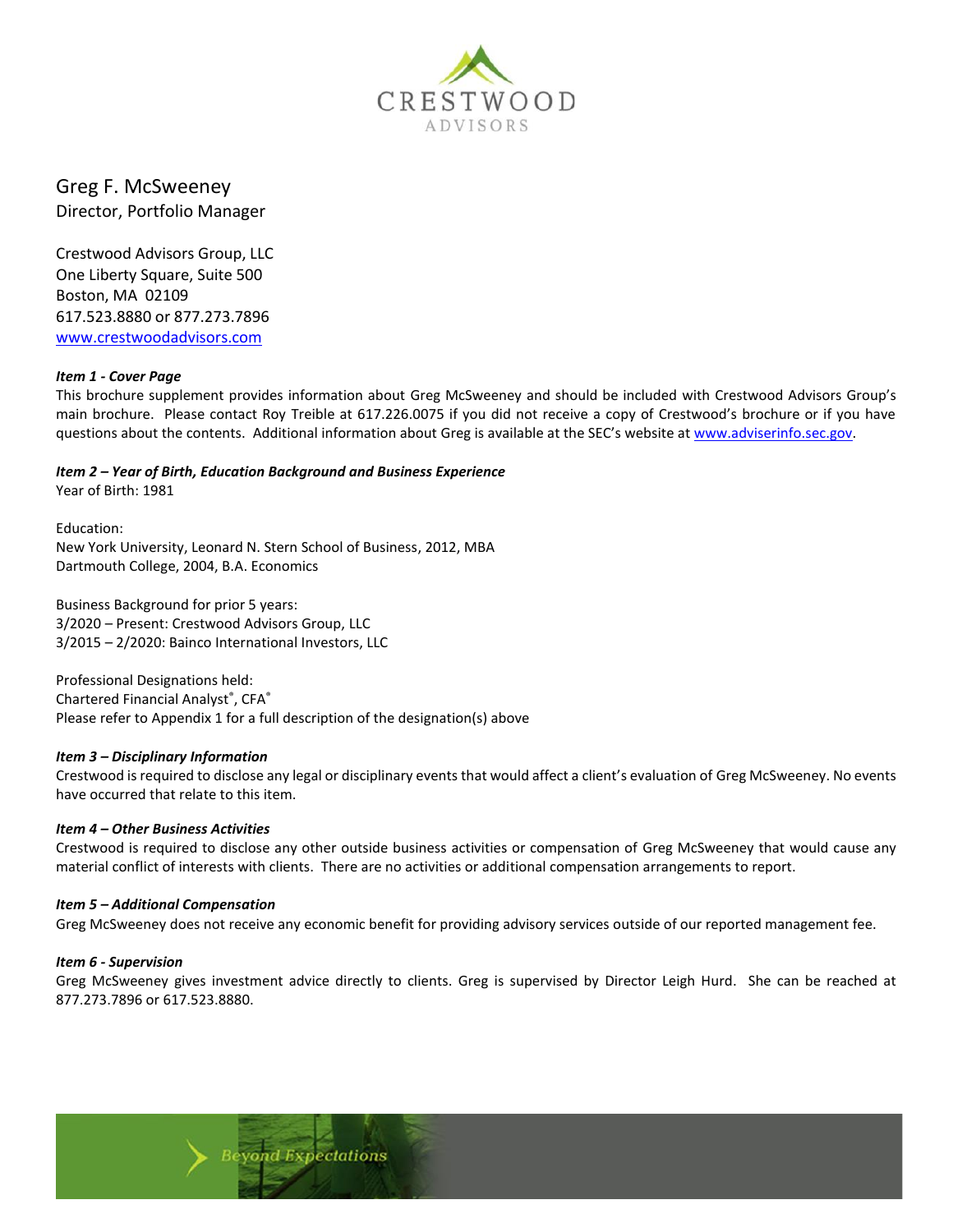

Luke B. Neumann Director, Wealth Planner

Crestwood Advisors Group, LLC One Liberty Square, Suite 500 Boston, MA 02109 617.523.8880 or 877.273.7896 [www.crestwoodadvisors.com](http://www.crestwoodadvisors.com/)

#### *Item 1 - Cover Page*

This brochure supplement provides information about Luke Neumann and should be included with Crestwood Advisors Group's main brochure. Please contact Roy Treible at 617.226.0075 if you did not receive a copy of Crestwood's brochure or if you have questions about the contents. Additional information about Luke is available at the SEC's website at [www.adviserinfo.sec.gov.](http://www.adviserinfo.sec.gov/)

# *Item 2 – Year of Birth, Education Background and Business Experience*

Year of Birth: 1989

Education: University of Vermont, 2012, B.A. Economics

Business Background for prior 5 years: 10/2017 – Present: Crestwood Advisors Group, LLC

Professional Designations Held: CERTIFIED FINANCIAL PLANNER<sup>™</sup>, CFP<sup>®</sup> Please refer to Appendix 1 for a full description of the designation(s) above

## *Item 3 – Disciplinary Information*

Crestwood is required to disclose any legal or disciplinary events that would affect a client's evaluation of Luke Neumann. No events have occurred that relate to this item.

## *Item 4 – Other Business Activities*

Crestwood is required to disclose any other outside business activities or compensation of Luke Neumann that would cause any material conflict of interests with clients. There are no activities or additional compensation arrangements to report.

## *Item 5 – Additional Compensation*

Luke Neumann does not receive any economic benefit for providing advisory services outside of our reported management fee.

#### *Item 6 - Supervision*

Luke Neumann gives investment advice directly to clients. Luke is supervised by Managing Partner Leah R. Sciabarrasi. Leah can be reached at 877.273.7896 or 617.523.8880.

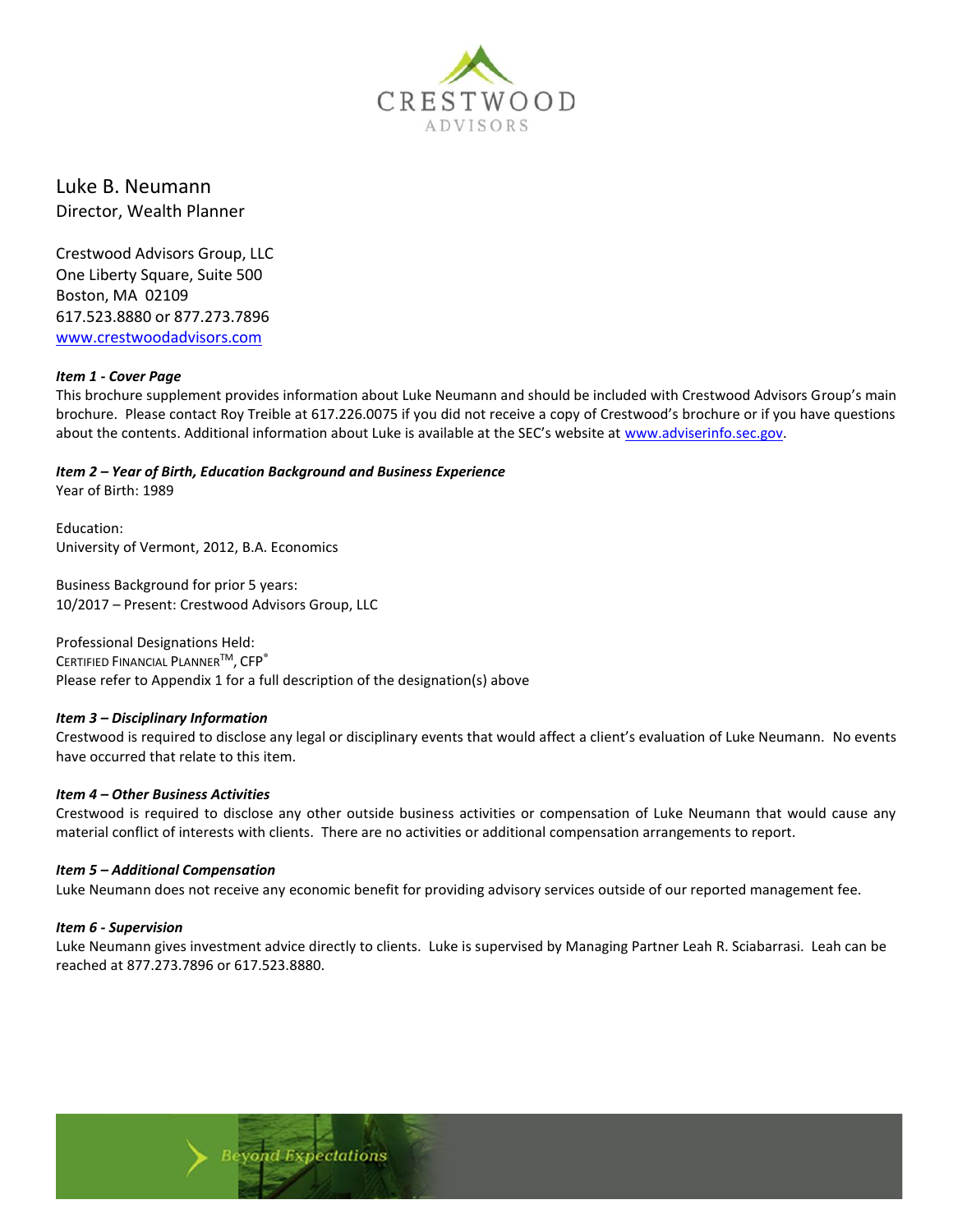

William F. Spencer Director, Wealth Planner

Crestwood Advisors Group, LLC One Liberty Square, Suite 500 Boston, MA 02109 617.523.8880 or 877.273.7896 [www.crestwoodadvisors.com](http://www.crestwoodadvisors.com/)

#### *Item 1 - Cover Page*

This brochure supplement provides information about William Spencer and should be included with Crestwood Advisors Group's main brochure. Please contact Roy Treible at 617.226.0075 if you did not receive a copy of Crestwood's brochure or if you have questions about the contents. Additional information about William is available at the SEC's website at [www.adviserinfo.sec.gov.](http://www.adviserinfo.sec.gov/)

*Item 2 – Year of Birth, Education Background and Business Experience*

Year of Birth: 1988

Education: Saint Michael's College, 2010, B.S. Business Administration

Business Background for prior 5 years: 1/2017 – Present: Crestwood Advisors Group, LLC

Professional Designations Held: CERTIFIED FINANCIAL PLANNER<sup>™</sup>, CFP<sup>®</sup> Certified Financial Behavior Specialist®, FBS® Please refer to Appendix 1 for a full description of the designation(s) above

## *Item 3 – Disciplinary Information*

Crestwood is required to disclose any legal or disciplinary events that would affect a client's evaluation of William Spencer. No events have occurred that relate to this item.

#### *Item 4 – Other Business Activities*

Crestwood is required to disclose any other outside business activities or compensation of William Spencer that would cause any material conflict of interests with clients. There are no activities or additional compensation arrangements to report.

#### *Item 5 – Additional Compensation*

William Spencer does not receive any economic benefit for providing advisory services outside of our reported management fee.

#### *Item 6 - Supervision*

William Spencer gives investment advice directly to clients. William is supervised by Managing Partner Leah R. Sciabarrasi. Leah can be reached at 877.273.7896 or 617.523.8880.

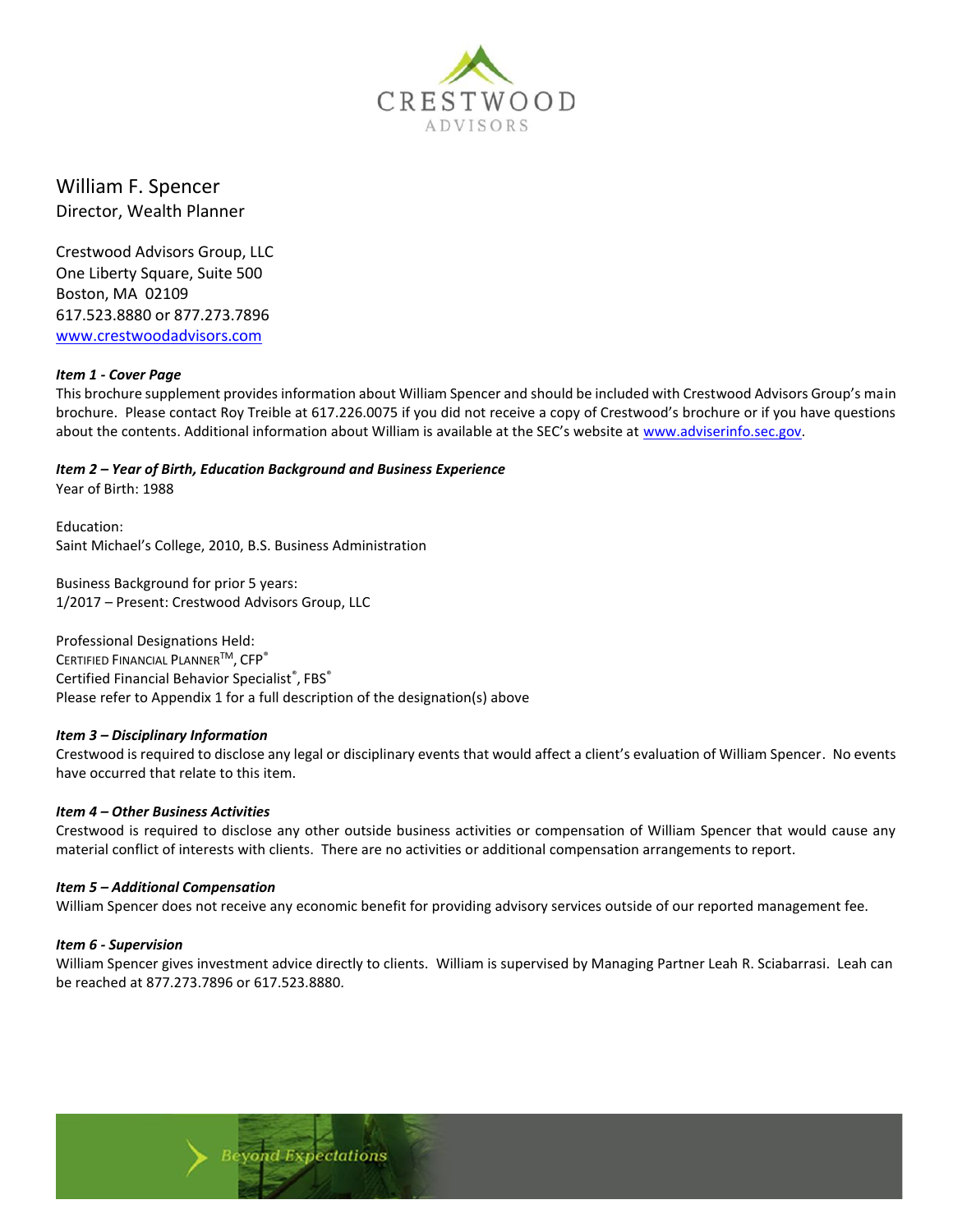

Christopher M. Auten Portfolio Manager

Crestwood Advisors Group, LLC 934 Post Road East, 2<sup>nd</sup> Floor Westport, CT 06880 203.226.0603 [www.crestwoodadvisors.com](http://www.crestwoodadvisors.com/)

#### *Item 1 - Cover Page*

This brochure supplement provides information about Christopher Auten and should be included with Crestwood Advisors Group's main brochure. Please contact Roy Treible at 617.226.0075 if you did not receive a copy of Crestwood's brochure or if you have questions about the contents. Additional information about Christopher is available at the SEC's website at [www.adviserinfo.sec.gov.](http://www.adviserinfo.sec.gov/)

*Item 2 – Year of Birth, Education Background and Business Experience*

Year of Birth: 1987

Education: New Mexico State University, 2010 B.A. Finance

Business Background for prior 5 years: 8/2021 – Present: Crestwood Advisors Group, LLC 3/2012 – 8/2021: RZH Advisors LLC

Professional Designations held: Chartered Financial Analyst®, CFA® CERTIFIED FINANCIAL PLANNER<sup>TM</sup>, CFP® Please refer to Appendix 1 for a full description of the designation(s) above

#### *Item 3 – Disciplinary Information*

Crestwood is required to disclose any legal or disciplinary events that would affect a client's evaluation of Christopher Auten. No events have occurred that relate to this item.

#### *Item 4 – Other Business Activities*

Crestwood is required to disclose any other outside business activities or compensation of Christopher Auten that would cause any material conflict of interests with clients. There are no activities or additional compensation arrangements to report.

#### *Item 5 – Additional Compensation*

Christopher Auten does not receive any economic benefit for providing advisory services outside of our reported management fee.

#### *Item 6 - Supervision*

Christopher Auten gives investment advice directly to clients. Christopher is supervised by Director Leigh B. Hurd. She can be reached at 877.273.7896 or 617.523.8880.

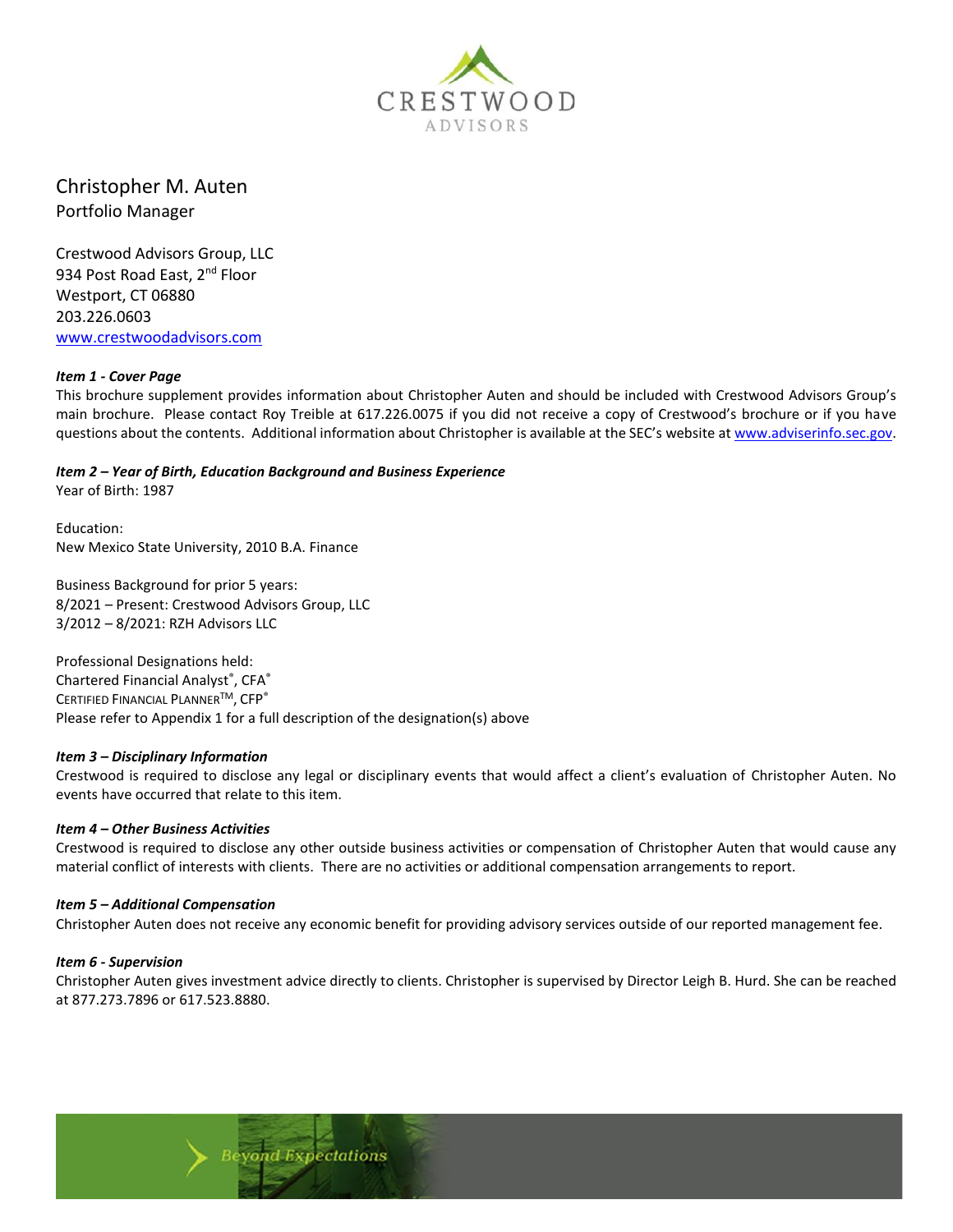

# Nicole M. DellaPasqua

Client Advisor

Crestwood Advisors Group, LLC One Liberty Square, Suite 500 Boston, MA 02109 617.523.8880 or 877.273.7896 [www.crestwoodadvisors.com](http://www.crestwoodadvisors.com/)

## *Item 1 - Cover Page*

This brochure supplement provides information about Nicole DellaPasqua and should be included with Crestwood Advisors Group's main brochure. Please contact Roy Treible at 617.226.0075 if you did not receive a copy of Crestwood's brochure or if you have questions about the contents. Additional information about Nicole is available at the SEC's website at [www.adviserinfo.sec.gov.](http://www.adviserinfo.sec.gov/)

# *Item 2 – Year of Birth, Education Background and Business Experience*

Year of Birth: 1995

Education: Connecticut College, 2017 B.A. Economics, Statistics and Psychology

Business Background for prior 5 years: 10/2021 – Present: Crestwood Advisors Group, LLC 1/2021 – 10/2021: Cerity Partners LLC 1/2018 – 12/2020: Bainco International Investors LLC 9/2017 – 10/2019: McAdam LLC

Professional Designations held: CERTIFIED FINANCIAL PLANNER<sup>TM</sup>, CFP® Please refer to Appendix 1 for a full description of the designation(s) above

## *Item 3 – Disciplinary Information*

Crestwood is required to disclose any legal or disciplinary events that would affect a client's evaluation of Nicole DellaPasqua. No events have occurred that relate to this item.

## *Item 4 – Other Business Activities*

Crestwood is required to disclose any other outside business activities or compensation of Nicole DellaPasqua that would cause any material conflict of interests with clients. There are no activities or additional compensation arrangements to report.

## *Item 5 – Additional Compensation*

Nicole DellaPasqua does not receive any economic benefit for providing advisory services outside of our reported management fee.

## *Item 6 - Supervision*

Nicole DellaPasqua gives investment advice directly to clients. Nicole is supervised by Managing Partner Leah R. Sciabarrasi. She can be reached at 877.273.7896 or 617.523.8880.

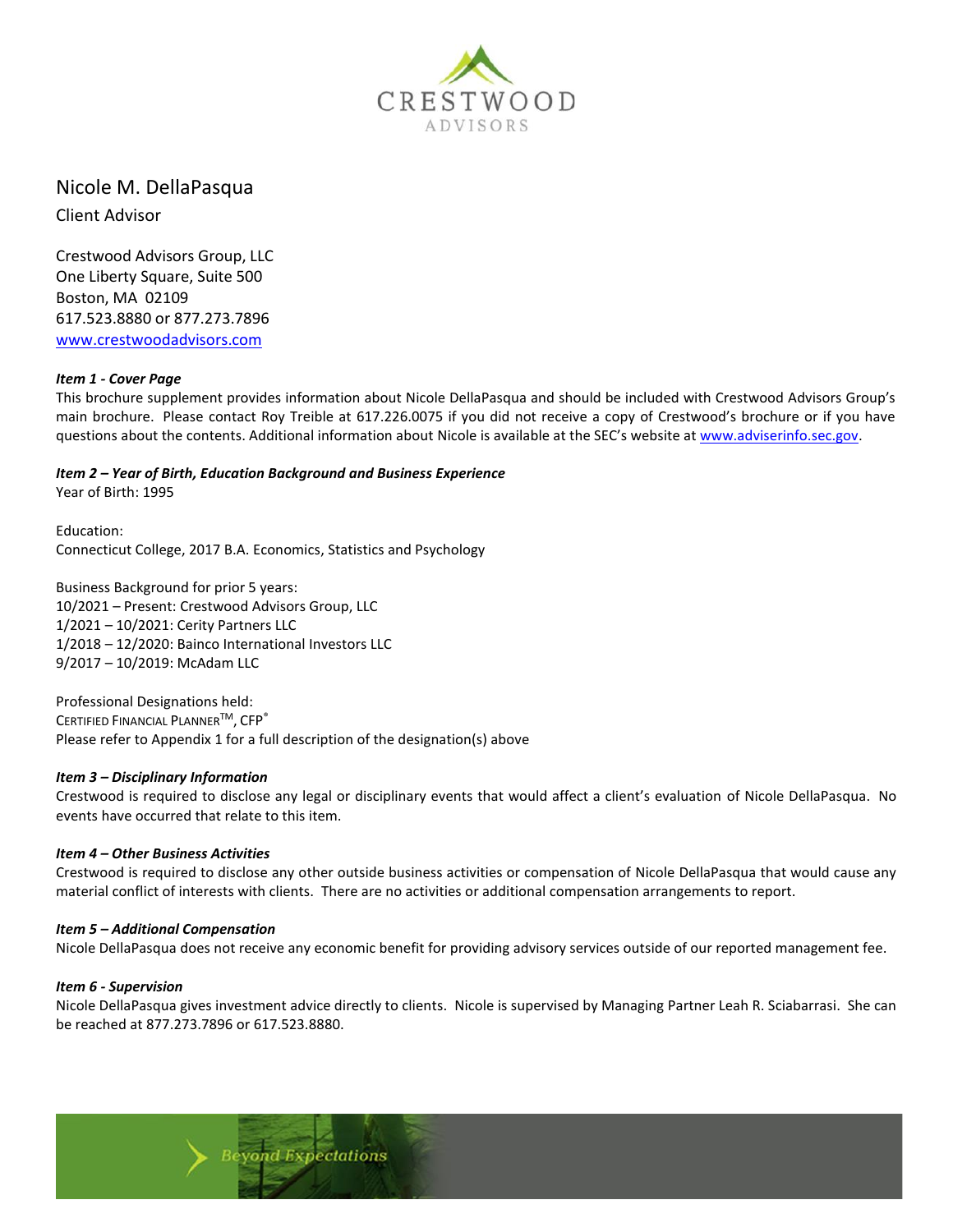

Brandon D. Lozier

Client Advisor

Crestwood Advisors Group, LLC One Liberty Square, Suite 500 Boston, MA 02109 617.523.8880 or 877.273.7896 [www.crestwoodadvisors.com](http://www.crestwoodadvisors.com/)

## *Item 1 - Cover Page*

This brochure supplement provides information about Brandon Lozier and should be included with Crestwood Advisors Group's main brochure. Please contact Roy Treible at 617.226.0075 if you did not receive a copy of Crestwood's brochure or if you have questions about the contents. Additional information about Brandon is available at the SEC's website at [www.adviserinfo.sec.gov.](http://www.adviserinfo.sec.gov/)

## *Item 2 – Year of Birth, Education Background and Business Experience*

Year of Birth: 1992

Education: University of Massachusetts Dartmouth, 2014 B.S. Finance

Business Background for prior 5 years: 11/2016 – Present: Crestwood Advisors Group, LLC

## *Item 3 – Disciplinary Information*

Crestwood is required to disclose any legal or disciplinary events that would affect a client's evaluation of Brandon Lozier. No events have occurred that relate to this item.

## *Item 4 – Other Business Activities*

Crestwood is required to disclose any other outside business activities or compensation of Brandon Lozier that would cause any material conflict of interests with clients. There are no activities or additional compensation arrangements to report.

## *Item 5 – Additional Compensation*

Brandon Lozier does not receive any economic benefit for providing advisory services outside of our reported management fee.

## *Item 6 - Supervision*

Brandon Lozier gives investment advice directly to clients. Brandon is supervised by Managing Partner Leah R. Sciabarrasi. She can be reached at 877.273.7896 or 617.523.8880.

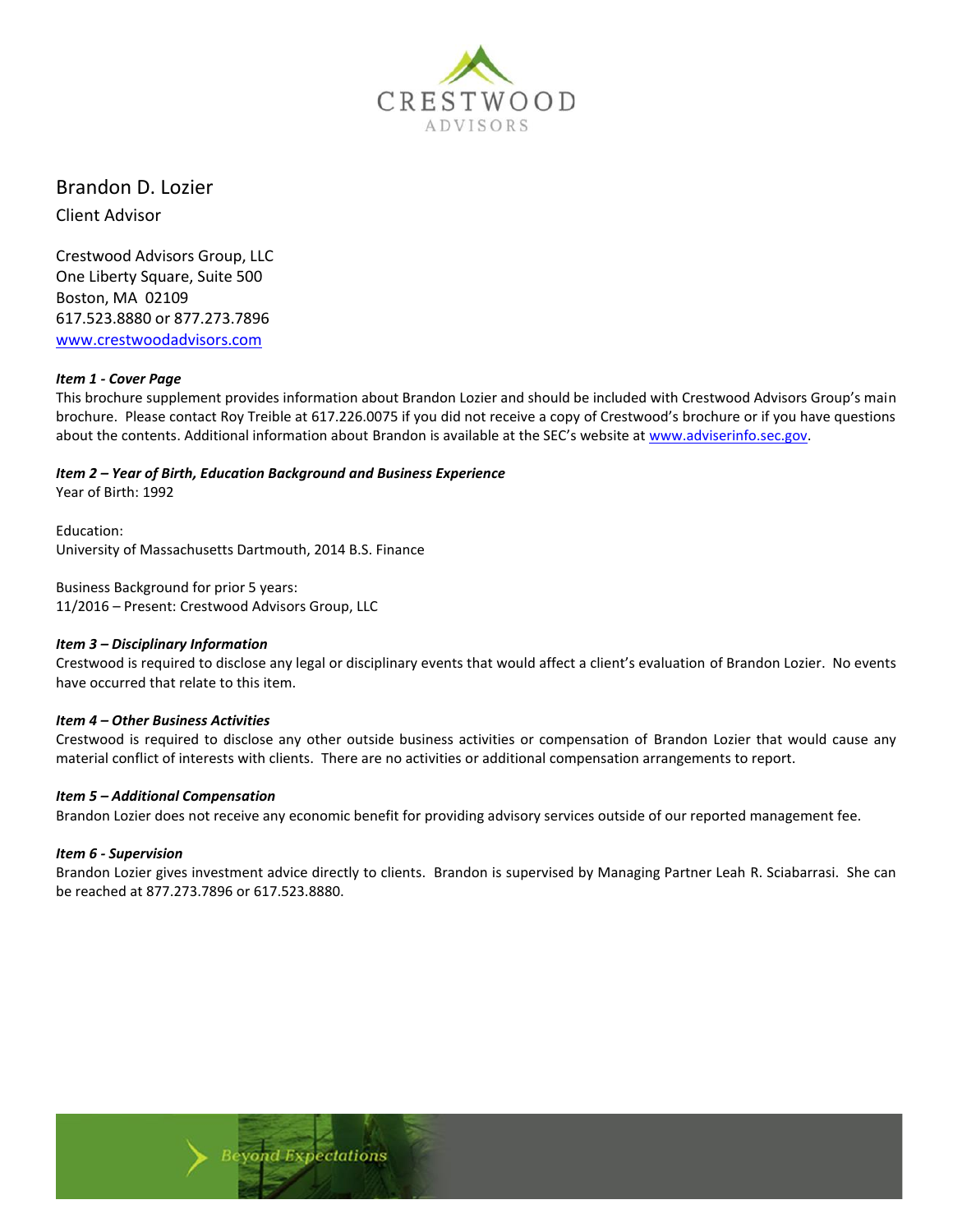

# Benjamin P. Ramsey

Client Advisor

Crestwood Advisors Group, LLC One Liberty Square, Suite 500 Boston, MA 02109 617.523.8880 or 877.273.7896 [www.crestwoodadvisors.com](http://www.crestwoodadvisors.com/)

## *Item 1 - Cover Page*

This brochure supplement provides information about Benjamin Ramsey and should be included with Crestwood Advisors Group's main brochure. Please contact Roy Treible at 617.226.0075 if you did not receive a copy of Crestwood's brochure or if you have questions about the contents. Additional information about Benjamin is available at the SEC's website at [www.adviserinfo.sec.gov.](http://www.adviserinfo.sec.gov/)

## *Item 2 – Year of Birth, Education Background and Business Experience*

Year of Birth: 1976

Education: Excelsior College, 2021 B.S. Liberal Arts

Business Background for prior 5 years: 5/2022 – Present: Crestwood Advisors Group, LLC 9/2016 – 11/2021: Balanced Rock Investment Advisors

Professional Designations held: CERTIFIED FINANCIAL PLANNER™, CFP® Please refer to Appendix 1 for a full description of the designation(s) above

## *Item 3 – Disciplinary Information*

Crestwood is required to disclose any legal or disciplinary events that would affect a client's evaluation of Benjamin Ramsey. No events have occurred that relate to this item.

#### *Item 4 – Other Business Activities*

Crestwood is required to disclose any other outside business activities or compensation of Benjamin Ramsey that would cause any material conflict of interests with clients. There are no activities or additional compensation arrangements to report.

#### *Item 5 – Additional Compensation*

Benjamin Ramsey does not receive any economic benefit for providing advisory services outside of our reported management fee.

#### *Item 6 - Supervision*

Benjamin Ramsey gives investment advice directly to clients. Benjamin is supervised by Managing Partner Leah R. Sciabarrasi. She can be reached at 877.273.7896 or 617.523.8880.

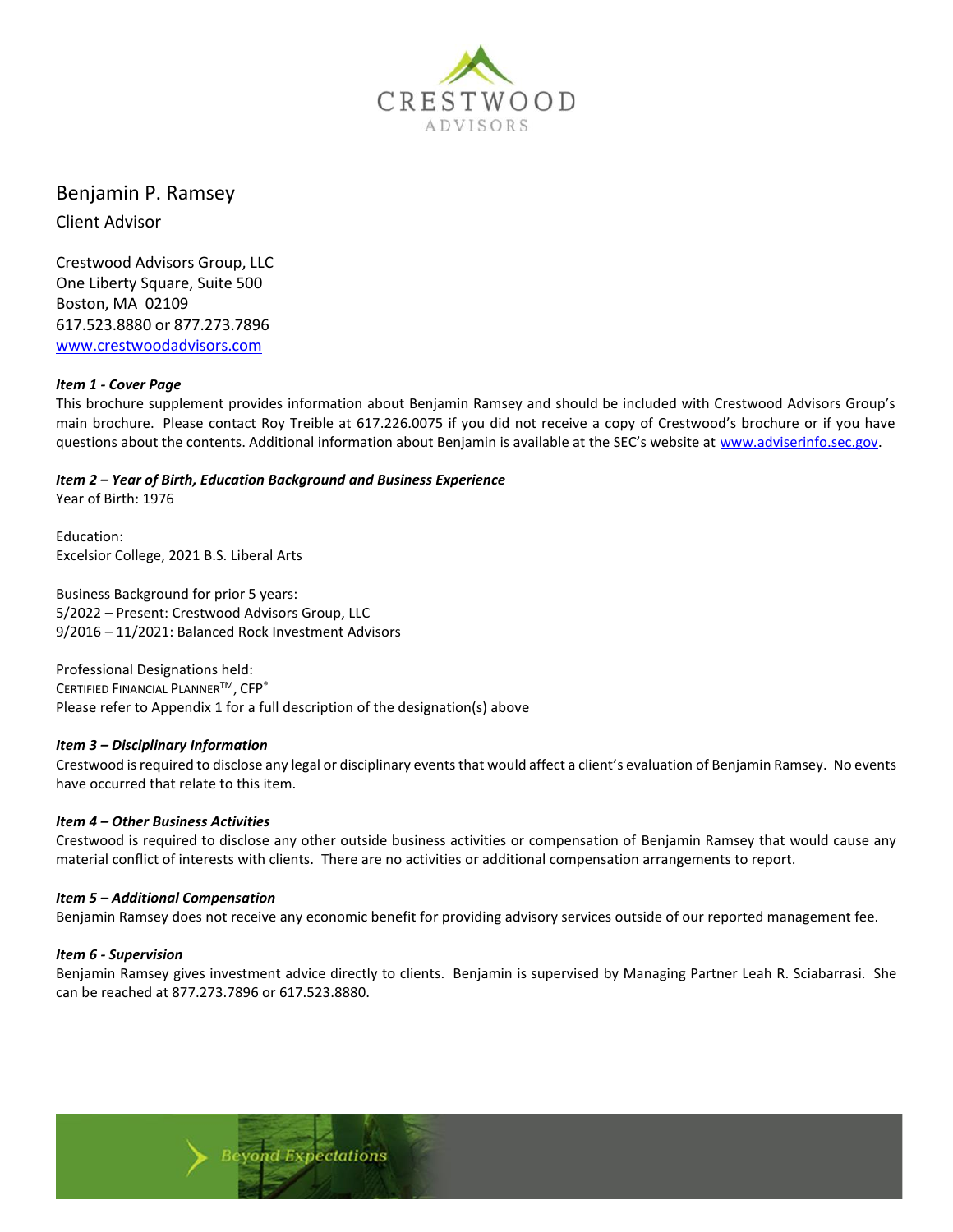

Tiffany V. So Client Advisor

Crestwood Advisors Group, LLC One Liberty Square, Suite 500 Boston, MA 02109 617.523.8880 or 877.273.7896 [www.crestwoodadvisors.com](http://www.crestwoodadvisors.com/)

## *Item 1 - Cover Page*

This brochure supplement provides information about Tiffany So and should be included with Crestwood Advisors Group's main brochure. Please contact Roy Treible at 617.226.0075 if you did not receive a copy of Crestwood's brochure or if you have questions about the contents. Additional information about Tiffany is available at the SEC's website a[t www.adviserinfo.sec.gov.](http://www.adviserinfo.sec.gov/)

## *Item 2 – Year of Birth, Education Background and Business Experience*

Year of Birth: 1991

Education: Bates College, 2013, B.A., Economics

Business Background for prior 5 years: 12/2020 – Present: Crestwood Advisors Group, LLC 5/2018 – 11/2020: Twin Focus Capital Partners, LLC 8/2015 – 4/2018: J.P. Morgan Securities LLC

Professional Designations held: CERTIFIED FINANCIAL PLANNER<sup>TM</sup>, CFP® Please refer to Appendix 1 for a full description of the designation(s) above

#### *Item 3 – Disciplinary Information*

Crestwood is required to disclose any legal or disciplinary events that would affect a client's evaluation of Tiffany So. No events have occurred that relate to this item.

#### *Item 4 – Other Business Activities*

Crestwood is required to disclose any other outside business activities or compensation of Tiffany So that would cause any material conflict of interests with clients. There are no activities or additional compensation arrangements to report.

#### *Item 5 – Additional Compensation*

Tiffany So does not receive any economic benefit for providing advisory services outside of our reported management fee.

#### *Item 6 - Supervision*

Tiffany So gives investment advice directly to clients. Tiffany is supervised by Managing Partner Leah R. Sciabarrasi. She can be reached at 877.273.7896 or 617.523.8880.

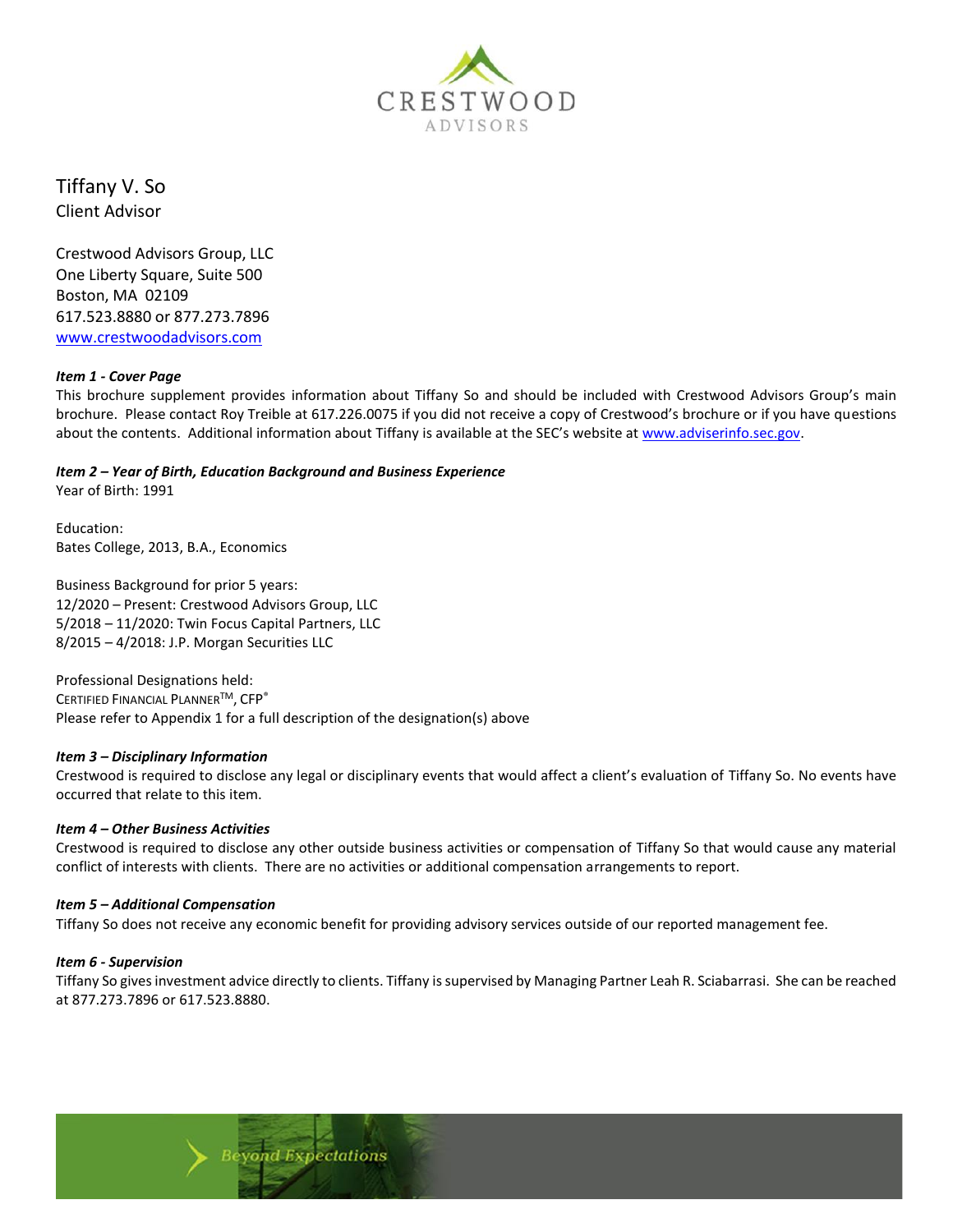

Hillary R. Urbancic-Davis Client Advisor

Crestwood Advisors Group, LLC One Liberty Square, Suite 500 Boston, MA 02109 617.523.8880 or 877.273.7896 [www.crestwoodadvisors.com](http://www.crestwoodadvisors.com/)

#### *Item 1 - Cover Page*

This brochure supplement provides information about Hillary Urbancic-Davis and should be included with Crestwood Advisors Group's main brochure. Please contact Roy Treible at 617.226.0075 if you did not receive a copy of Crestwood's brochure or if you have questions about the contents. Additional information about Hillary is available at the SEC's website a[t www.adviserinfo.sec.gov.](http://www.adviserinfo.sec.gov/)

*Item 2 – Year of Birth, Education Background and Business Experience* Year of Birth: 1988

Education: Fairfield University, 2010, B.A. Economics, Finance & Psychology

Business Background for prior 5 years: 3/2021 – Present: Crestwood Advisors Group, LLC 10/2016 – 3/2019: Morgan Stanley

Professional Designations held: Certified Private Wealth Advisor® , CPWA® Please refer to Appendix 1 for a full description of the designation(s) above

#### *Item 3 – Disciplinary Information*

Crestwood is required to disclose any legal or disciplinary events that would affect a client's evaluation of Hillary Urbancic-Davis. No events have occurred that relate to this item.

#### *Item 4 – Other Business Activities*

Crestwood is required to disclose any other outside business activities or compensation of Hillary Urbancic-Davis that would cause any material conflict of interests with clients. There are no activities or additional compensation arrangements to report.

#### *Item 5 – Additional Compensation*

Hillary Urbancic-Davis does not receive any economic benefit for providing advisory services outside of our reported management fee.

#### *Item 6 - Supervision*

Hillary Urbancic-Davis gives investment advice directly to clients. Hillary is supervised by Managing Partner Leah R. Sciabarrasi. She can be reached at 877.273.7896 or 617.523.8880.

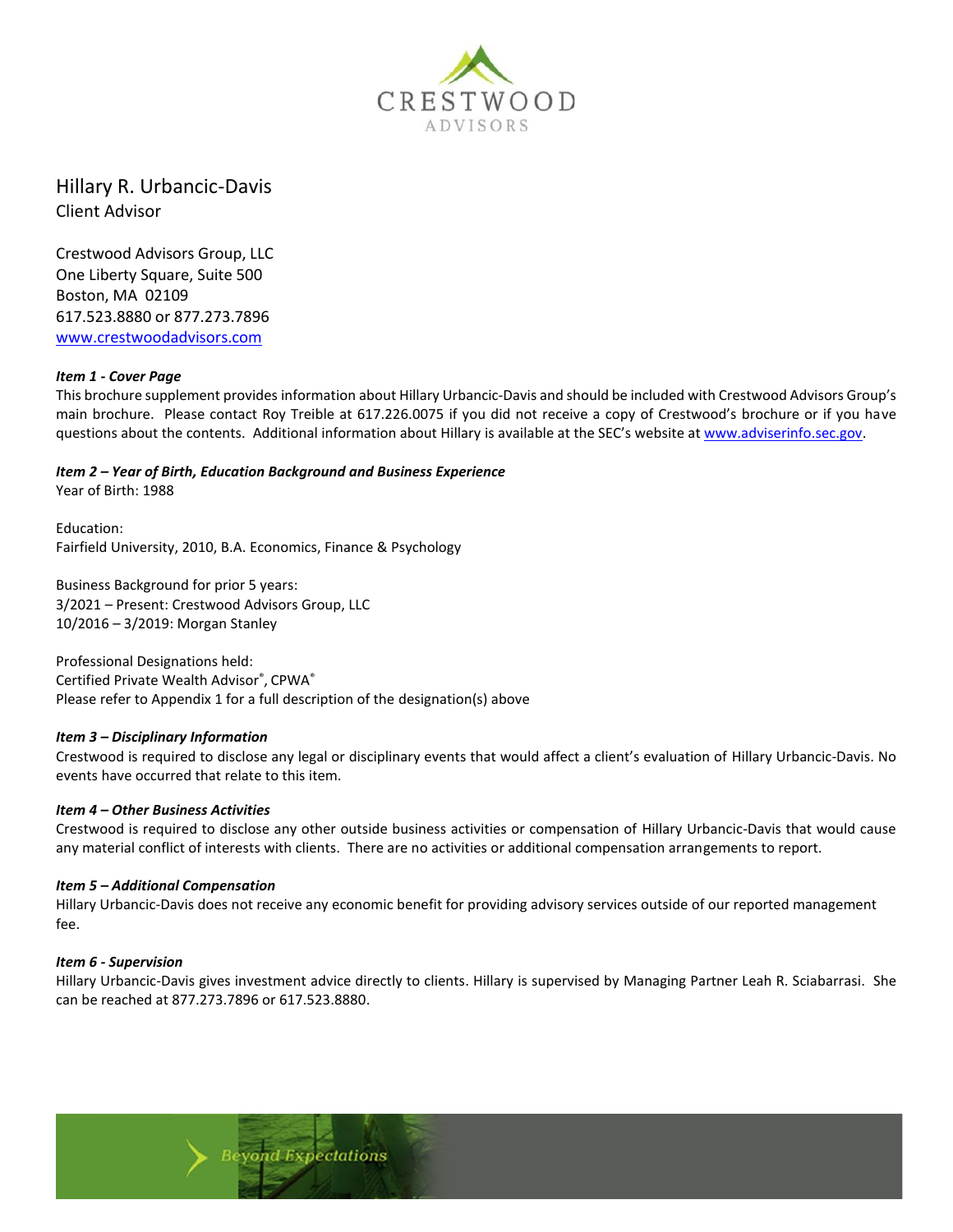

# **APPENDIX 1**

# **Professional Designation Qualifications**

# **Certified Divorce Financial Analyst, CDFA ®**

A CDFA professional is a financial professional skilled at analyzing data and providing expertise on the financial issues of divorce. The role of the CDFA professional is to assist the client and his or her attorney to understand how the decisions he or she makes today will impact the client's financial future. A CDFA can take on many roles in the divorce process: Financial Expertise and Strategy:

CDFA professionals provide the client and attorney with data analysis that shows the financial effect of any given settlement. They become part of the divorce team and provide support on financial issues such as:

- Understanding the short-term and long-term effects of dividing property.
- Analyzing pensions and retirement plans.
- Determining if the client can afford the marital home, and if not, what he or she can afford.
- Recognizing the tax consequences of different settlement proposals.

## Data Collection and Analysis:

Much of a CDFA professional's role is collect the client's financial data and perform analysis. CDFAs can help manage a client's expectations of their financial future by presenting different scenarios and talking through the client's budget and expenses. CDFAs are trained to:

- Collect financial and expense data.
- Help clients identify their future financial goals.
- Develop a budget.
- Set retirement objectives.
- Determine how much risk they are willing to take with their investments.
- Identify what kind of lifestyle they want.

Expert Presenter and Litigation Support:

In some cases, CDFA professionals are called upon to act as expert witnesses in court or in mediation proceedings.

## **CERTIFIED FINANCIAL PLANNERTM, CFP®**

The CERTIFIED FINANCIAL PLANNER™, CFP® and federally registered CFP (with flame design) marks (collectively, the "CFP® marks") are professional certification marks granted in the United States by Certified Financial Planner Board of Standards, Inc. ("CFP Board").

The CFP® certification is a voluntary certification; no federal or state law or regulation requires financial planners to hold  $CFP<sup>®</sup>$  certification. It is recognized in the United States and a number of other countries for its (1) high standard of professional education; (2) stringent code of conduct and standards of practice; and (3) ethical requirements that govern professional engagements with clients. Currently, more than 62,000 individuals have obtained CFP® certification in the United States.

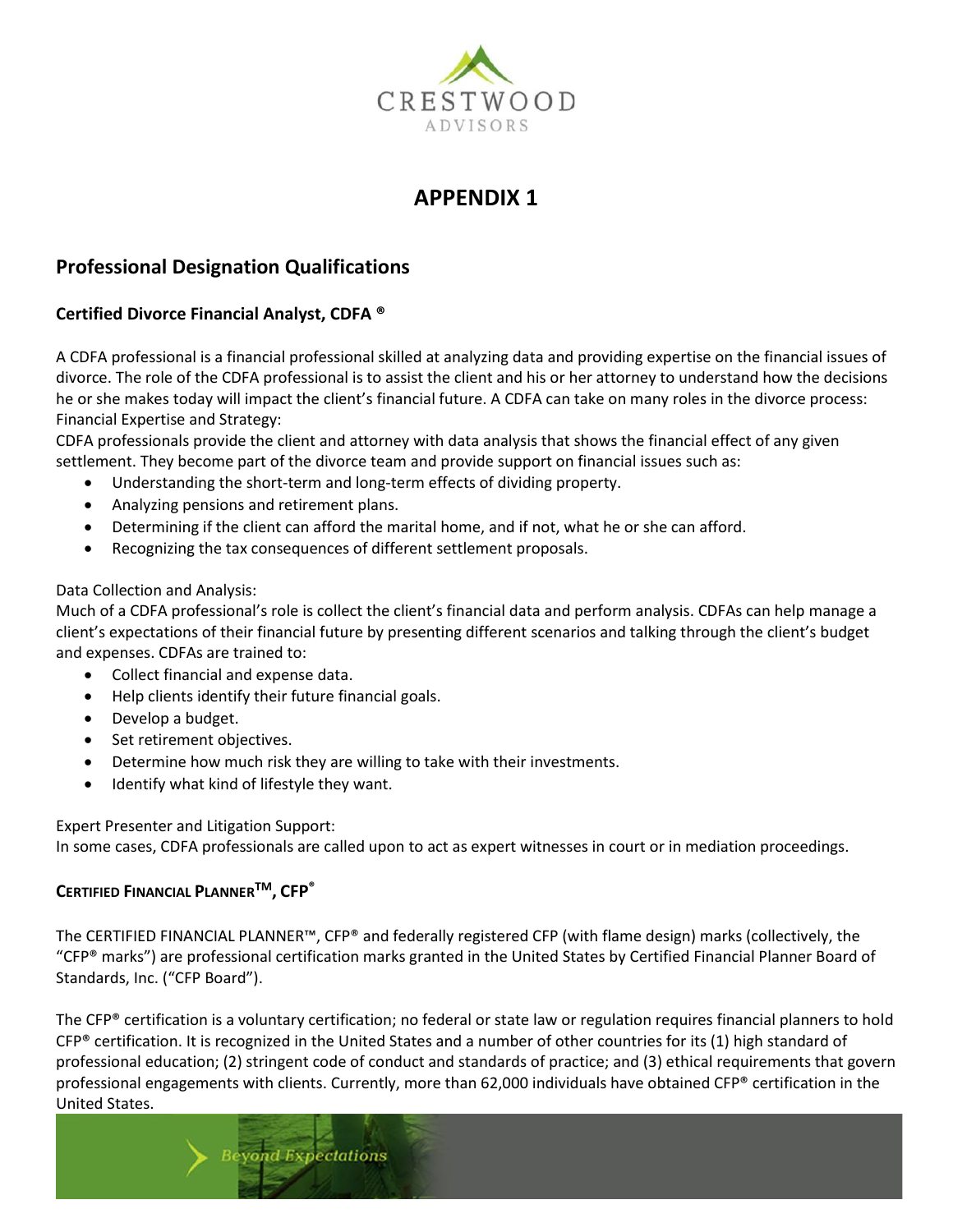

## **CFP® , Cont.**

To attain the right to use the CFP® marks, an individual must satisfactorily fulfill the following requirements:

- Education Complete an advanced college-level course of study addressing the financial planning subject areas that CFP Board's studies have determined as necessary for the competent and professional delivery of financial planning services, and attain a Bachelor's Degree from a regionally accredited United States college or university (or its equivalent from a foreign university). CFP Board's financial planning subject areas include insurance planning and risk management, employee benefits planning, investment planning, income tax planning, retirement planning, and estate planning;
- Examination Pass the comprehensive CFP® Certification Examination. The examination, administered in 10 hours over a two-day period, includes case studies and client scenarios designed to test one's ability to correctly diagnose financial planning issues and apply one's knowledge of financial planning to real world circumstances;
- Experience Complete at least three years of full-time financial planning-related experience (or the equivalent, measured as 2,000 hours per year); and
- Ethics Agree to be bound by CFP Board's Standards of Professional Conduct, a set of documents outlining the ethical and practice standards for CFP® professionals.

Individuals who become certified must complete the following ongoing education and ethics requirements in order to maintain the right to continue to use the CFP® marks:

- Continuing Education Complete 30 hours of continuing education hours every two years, including two hours on the Code of Ethics and other parts of the Standards of Professional Conduct, to maintain competence and keep up with developments in the financial planning field; and
- Ethics Renew an agreement to be bound by the Standards of Professional Conduct. The Standards prominently require that CFP® professionals provide financial planning services at a fiduciary standard of care. This means CFP<sup>®</sup> professionals must provide financial planning services in the best interests of their clients.

CFP® professionals who fail to comply with the above standards and requirements may be subject to CFP Board's enforcement process, which could result in suspension or permanent revocation of their CFP® certification. To learn more about the CFP, visit [www.cfp.net](http://www.cfp.net/)

The above was reprinted fro[m https://www.cfp.net/get-certified/certification-process](https://www.cfp.net/get-certified/certification-process) as of March 25, 2021.

## **Certified Private Wealth Advisor, CPWA®**

Certified Private Wealth Advisor® (CPWA®) is an advanced professional certification for advisors who serve high-networth clients. It's designed for seasoned professionals who seek the latest, most advanced knowledge and techniques to address the sophisticated needs of clients with a minimum net worth of \$5 million. Unlike credentials that focus specifically on investing or financial planning, the CPWA® takes a holistic and multidisciplinary approach.

The CPWA® Certification is designed to help financial leaders make a significant impact in their field. A CPWA® has a deep understanding of the wealth lifecycle – accumulation, preservation, and distribution. A CPWA® can identify and

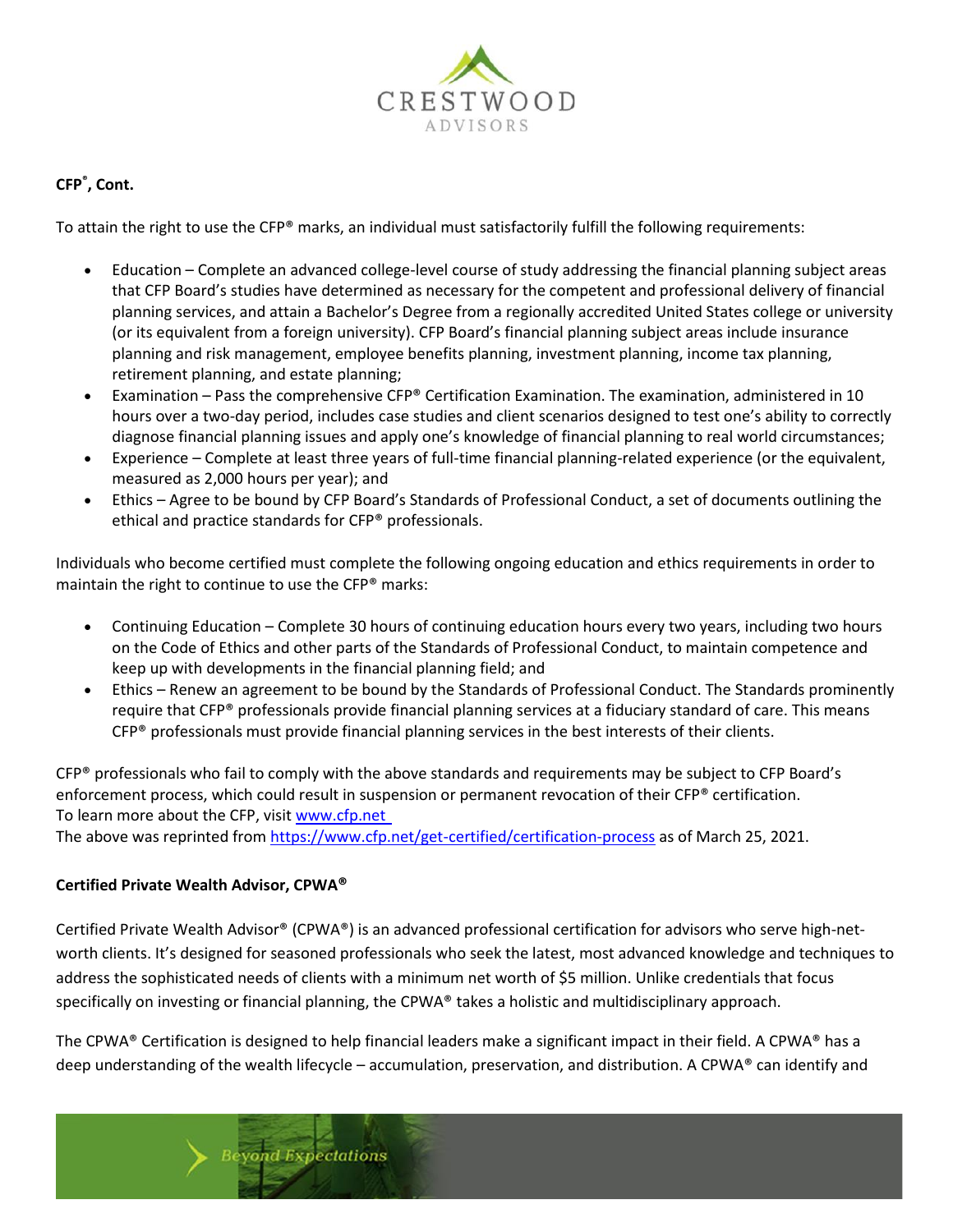

## **CPWA®, Cont.**

analyze the unique challenges high-net-worth individuals face and be able to develop specific strategies to minimize taxes, monetize and protect assets, maximize growth, and transfer wealth.

To achieve a CPWA designation candidates must meet the prerequisite, education, and exam requirements. All candidates must obtain all the following:

- A bachelor's degree from an accredited university or college or have one of the following license or designation: CIMA, CIMC, CFA, CFP, ChFC or CPA license.
- An acceptable record according to the Investments & Wealth Institute's Admissions Committee.
- Five years of experience in the financial field.

Once a financial professional completes all coursework and passes the CPWA exam, they then receive the CPWA designation. However, that is not the end of training for CPWA candidates. All CPWAs must maintain their certification by renewing their designation every two years.

There are three requirements that CPWAs must meet to keep their certification. These requirements include completion and reporting 40 hours of continuing education credits (includes two hours of ethics), paying the renewal fee, and completing the compliance requirement.

To learn more, visi[t https://investmentsandwealth.org/home](https://investmentsandwealth.org/home) The above is reprinted from [www.investmentsandwealth.org/certifications/welcome-to-cpwa](http://www.investmentsandwealth.org/certifications/welcome-to-cpwa) as of March 25, 2021.

# **Chartered Financial Analyst® , CFA®**

The Chartered Financial Analyst (CFA) charter is a globally respected, graduate-level investment credential established in 1962 and awarded by CFA Institute — the largest global association of investment professionals.

There are currently more than 90,000 CFA charterholders working in 134 countries. To earn the CFA charter, candidates must: 1) pass three sequential, six-hour examinations; 2) have at least four years of qualified professional investment experience; 3) join CFA Institute as members; and 4) commit to abide by, and annually reaffirm, their adherence to the CFA Institute Code of Ethics and Standards of Professional Conduct.

## High Ethical Standards

The CFA Institute Code of Ethics and Standards of Professional Conduct, enforced through an active professional conduct program, require CFA charterholders to:

- Place their clients' interests ahead of their own
- Maintain independence and objectivity
- Act with integrity
- Maintain and improve their professional competence
- Disclose conflicts of interest and legal matters

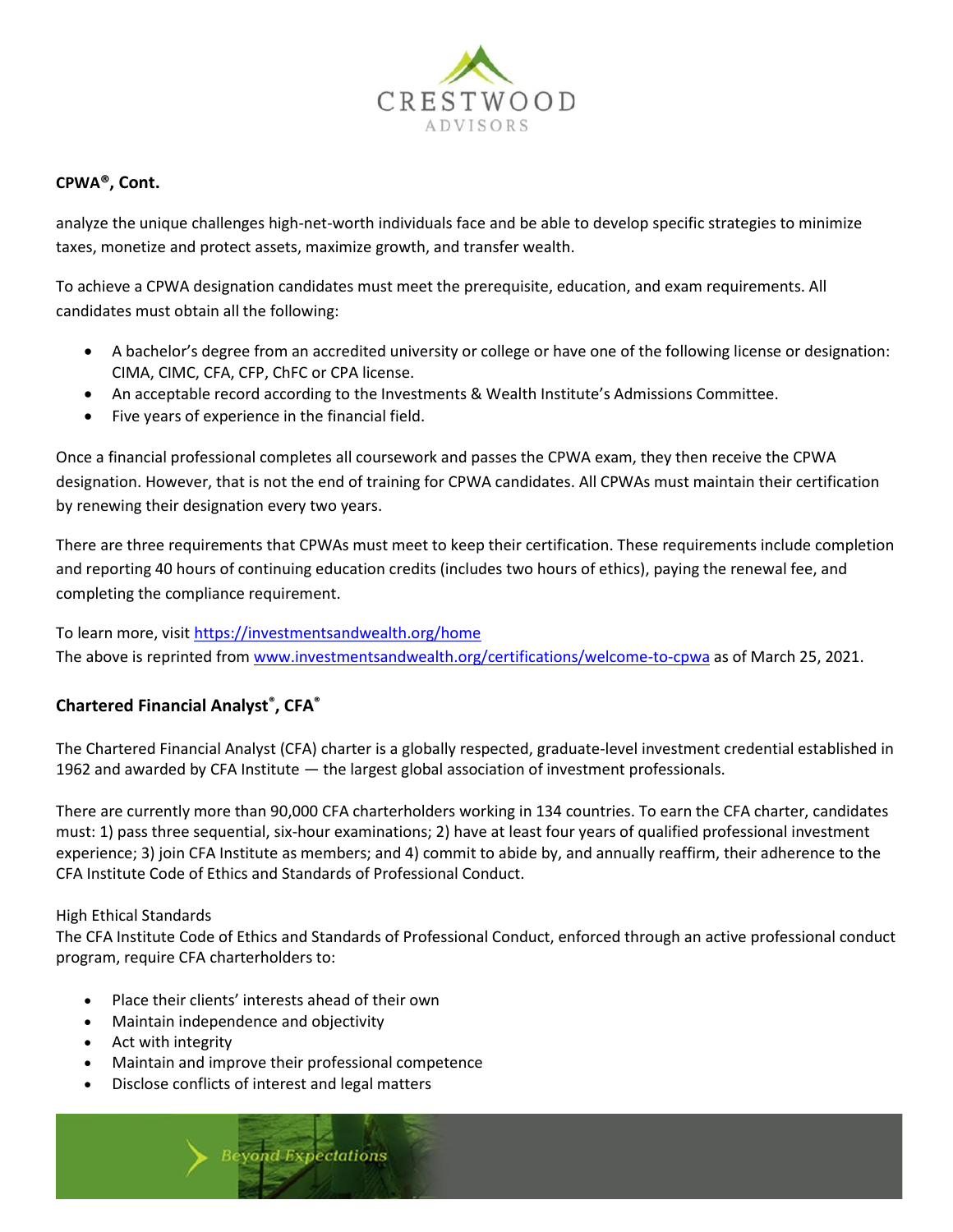

# **CFA® , Cont.**

## Global Recognition

Passing the three CFA exams is a difficult feat that requires extensive study (successful candidates report spending an average of 300 hours of study per level). Earning the CFA charter demonstrates mastery of many of the advanced skills needed for investment analysis and decision making in today's quickly evolving global financial industry. As a result, employers and clients are increasingly seeking CFA charterholders—often making the charter a prerequisite for employment.

Additionally, regulatory bodies in 22 countries and territories recognize the CFA charter as a proxy for meeting certain licensing requirements, and more than 125 colleges and universities around the world have incorporated a majority of the CFA Program curriculum into their own finance courses.

## Comprehensive and Current Knowledge

The CFA Program curriculum provides a comprehensive framework of knowledge for investment decision making and is firmly grounded in the knowledge and skills used every day in the investment profession. The three levels of the CFA Program test a proficiency with a wide range of fundamental and advanced investment topics, including ethical and professional standards, fixed-income and equity analysis, alternative and derivative investments, economics, financial reporting standards, portfolio management, and wealth planning.

The CFA Program curriculum is updated every year by experts from around the world to ensure that candidates learn the most relevant and practical new tools, ideas, and investment and wealth management skills to reflect the dynamic and complex nature of the profession.

To learn more about the CFA charter, visi[t www.cfainstitute.org.](http://www.cfainstitute.org/) The above was reprinted fro[m https://www.cfainstitute.org/-/media/documents/support/waiver/charter-financial](https://www.cfainstitute.org/-/media/documents/support/waiver/charter-financial-advisor-statement.ashx)[advisor-statement.ashx](https://www.cfainstitute.org/-/media/documents/support/waiver/charter-financial-advisor-statement.ashx) as of March 25, 2021

## **Chartered Investment Counselor (CIC)**

The Chartered Investment Counselor (CIC) charter is a professional designation established in 1975 and awarded by the Investment Adviser Association (IAA). The Charter was designed to recognize the special qualifications of persons employed by IAA member firms whose primary duties involve investment counseling and portfolio management.

A key educational component of the program is the requirement that candidates hold the Chartered Financial Analyst® (CFA®) designation, administered by CFA Institute (see http://www.cfainstitute.org/cfaprogram/Pages/index.aspx). In addition to successful completion of the CFA program, the CIC designation requires candidates to demonstrate significant experience (at least 5 cumulative years) in a position performing investment counseling and portfolio management responsibilities. At the time the charter is awarded, candidates must be employed by an IAA member firm in a such a position, must provide work and character references, must endorse the IAA's Standards of Practice, and must provide professional ethical information.